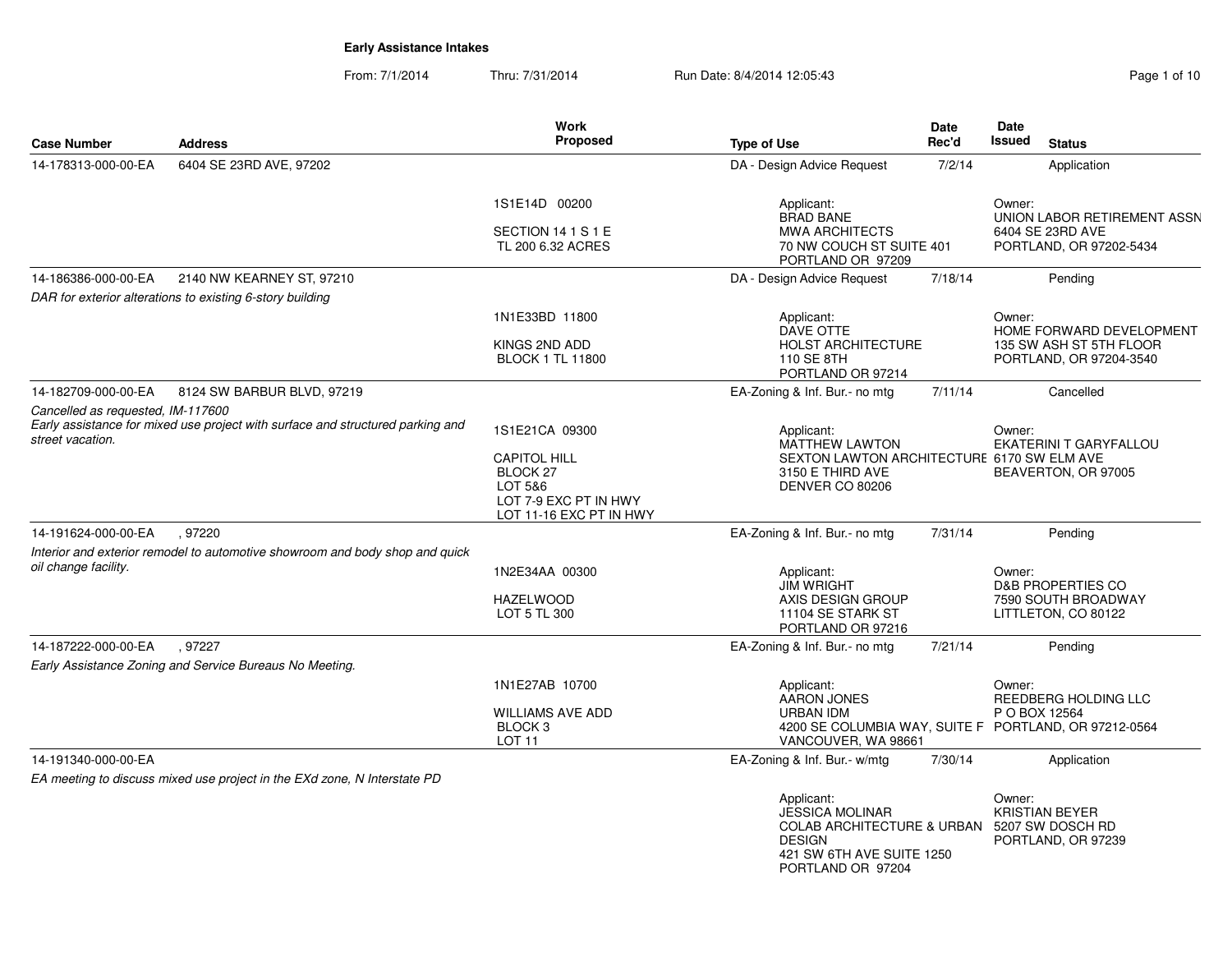| <b>Case Number</b>                        | <b>Address</b>                                                                                                                                                                                                                                 | <b>Work</b><br>Proposed                                                                                               | <b>Type of Use</b>                                                                                                             | Date<br>Rec'd | Date<br><b>Issued</b>                          | <b>Status</b>                                                                                                                                                                                                                 |
|-------------------------------------------|------------------------------------------------------------------------------------------------------------------------------------------------------------------------------------------------------------------------------------------------|-----------------------------------------------------------------------------------------------------------------------|--------------------------------------------------------------------------------------------------------------------------------|---------------|------------------------------------------------|-------------------------------------------------------------------------------------------------------------------------------------------------------------------------------------------------------------------------------|
| 14-178536-000-00-EA                       | .97203                                                                                                                                                                                                                                         |                                                                                                                       | EA-Zoning & Inf. Bur.- w/mtg                                                                                                   | 7/2/14        |                                                | Pending                                                                                                                                                                                                                       |
| EA with E-team and Infrastructure Bureaus |                                                                                                                                                                                                                                                |                                                                                                                       |                                                                                                                                |               |                                                |                                                                                                                                                                                                                               |
|                                           |                                                                                                                                                                                                                                                | 2N1E30C 00500<br>PARTITION PLAT 1994-38<br>LOT 2 TL 500                                                               | Applicant:<br>Donette Miranda<br>1001 SW 5th Ave, Suite 1800<br>Portland, OR 97204                                             |               | Owner:<br>PO BOX 3529                          | PORT OF PORTLAND<br>PORTLAND, OR 97208-3529                                                                                                                                                                                   |
|                                           |                                                                                                                                                                                                                                                |                                                                                                                       |                                                                                                                                |               | Owner:                                         | <b>SAM PHANEKHAM</b><br><b>BNSF RAILWAY</b><br>2650 LOU MENK DR MOB-1<br>FORTH WORTH TX 76131                                                                                                                                 |
| 14-178842-000-00-EA                       | 5205 SE 86TH AVE, 97266                                                                                                                                                                                                                        |                                                                                                                       | EA-Zoning & Inf. Bur.- w/mtg                                                                                                   | 7/2/14        |                                                | Pending                                                                                                                                                                                                                       |
|                                           | PROPOSED PROJECT CONSISTS OF A NATIVE AMERICAN FOCUSED<br><b>INTERGENERATIONAL COMMUNITY COMPRISED OF 40 ELDER AND</b><br>FAMILY HOMES WITH RESIDENT SERVICES IN ADDITION TO A FUTURE<br>33,000 SF EARLY LEARNING CENTER WITH NINE CLASSROOMS. | 1S2E16BC 05600<br>SECTION 16 1S 2E<br>TL 5600 3.57 ACRES                                                              | Applicant:<br><b>JENNIFER HOFFMAN</b><br><b>CARLETON HART</b><br><b>ARCHITECTURE PC</b><br>322 NW 8TH AVE<br>PORTLAND OR 97209 |               | Owner:<br>PO BOX 3107<br>Owner:<br>PO BOX 3107 | SCHOOL DISTRICT NO 1(LEASED<br>PORTLAND, OR 97208-3107<br>MT SCOTT LEARNING CENTERS<br>PORTLAND, OR 97208-3107                                                                                                                |
| 14-191432-000-00-EA                       | 8448 NE 33RD DR                                                                                                                                                                                                                                |                                                                                                                       | EA-Zoning & Inf. Bur.- w/mtg                                                                                                   | 7/30/14       |                                                | Pending                                                                                                                                                                                                                       |
|                                           | EA for a 17,507sf addition to an existing warehouse and distribution facility                                                                                                                                                                  |                                                                                                                       |                                                                                                                                |               |                                                |                                                                                                                                                                                                                               |
|                                           |                                                                                                                                                                                                                                                | 1N1E12CA 00701<br>PARTITION PLAT 1999-67<br>LOT <sub>1</sub><br><b>LAND ONLY</b><br>SEE R487020 (R649792651) FOR IMPS | Applicant:<br>SUZANNAH STANLEY<br><b>MACKENZIE</b><br>1515 SE WATER AVE<br>PORTLAND, OR 97214                                  |               | Owner:<br><b>SPII LLC</b>                      | 8448 NE 33RD DR #200<br>PORTLAND, OR 97211-2105                                                                                                                                                                               |
| 14-183956-000-00-EA                       | 1521 SE 31ST AVE, 97214                                                                                                                                                                                                                        |                                                                                                                       | EA-Zoning & Inf. Bur.- w/mtg                                                                                                   | 7/15/14       |                                                | Pending                                                                                                                                                                                                                       |
|                                           | PROPOSED PROJECT IS A FOUR STORY MIXED USE BUILDING WITH<br>GROUND FLOOR RETAIL AND 30 RESIDENTIAL APARTMENTS.                                                                                                                                 | 1S1E01CA 04900<br><b>GIESE ADD</b><br>BLOCK <sub>1</sub><br>LOT 15&16                                                 | Applicant:<br><b>RICHARD RAPP</b><br><b>TVA ARCHITECTS</b><br>920 SW 6TH AVE. #1500<br>PORTLAND OR 97204                       |               | Owner:<br>CHI SO<br>Owner:<br>Owner:           | 6410 SE PINE ST<br>PORTLAND, OR 97215-1368<br>YIN PING HO BILON<br>6410 SE PINE ST<br>PORTLAND, OR 97215-1368<br><b>VICTOR REMMERS</b><br><b>VWR Development LLC</b><br>735 SW 158th Ave, Ste 180<br>Beaverton, OR 97006-4952 |
|                                           |                                                                                                                                                                                                                                                |                                                                                                                       |                                                                                                                                |               |                                                |                                                                                                                                                                                                                               |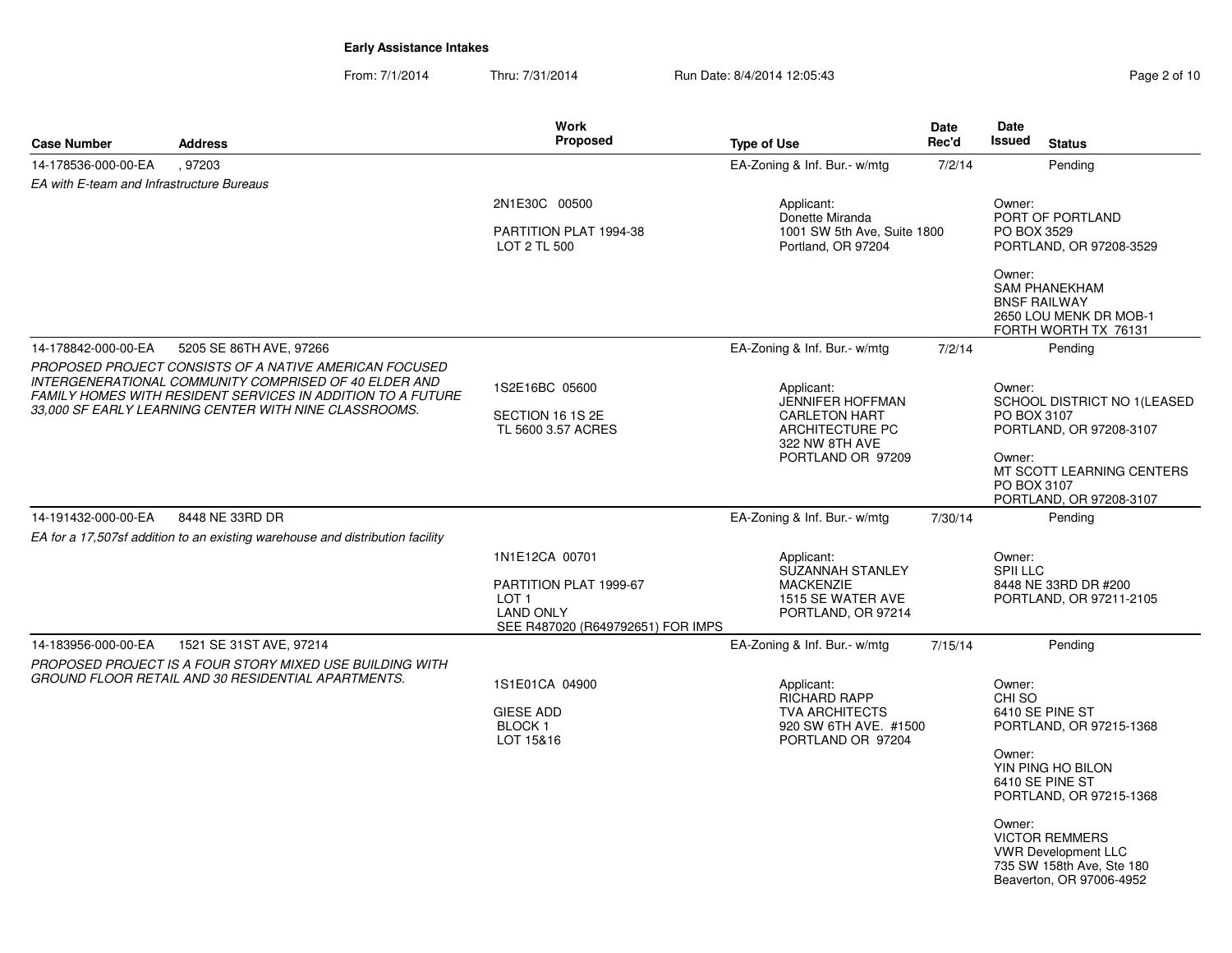| <b>Case Number</b>  | <b>Address</b>                                                                                                                                                                                                                                                                                                                                                                                                    | <b>Work</b><br>Proposed                                                                                                      | <b>Type of Use</b>                                                                                                       | <b>Date</b><br>Rec'd | <b>Date</b><br>Issued<br><b>Status</b>                                                                                       |
|---------------------|-------------------------------------------------------------------------------------------------------------------------------------------------------------------------------------------------------------------------------------------------------------------------------------------------------------------------------------------------------------------------------------------------------------------|------------------------------------------------------------------------------------------------------------------------------|--------------------------------------------------------------------------------------------------------------------------|----------------------|------------------------------------------------------------------------------------------------------------------------------|
| 14-182913-000-00-EA | 8237 SE 17TH AVE, 97202                                                                                                                                                                                                                                                                                                                                                                                           |                                                                                                                              | EA-Zoning & Inf. Bur.- w/mtg                                                                                             | 7/11/14              | Pending                                                                                                                      |
|                     | EA Planner + SB's with meeting for proposed 74 unit apartment building                                                                                                                                                                                                                                                                                                                                            |                                                                                                                              |                                                                                                                          |                      |                                                                                                                              |
|                     |                                                                                                                                                                                                                                                                                                                                                                                                                   | 1S1E23DC 07300<br>SELLWOOD<br>BLOCK 77<br>LOT 3-5                                                                            | Applicant:<br><b>DAVID MULLINS</b><br><b>UDG UMATILLA</b><br>735 SW 158TH AVE<br>BEAVERTON OR 97006                      |                      | Owner:<br><b>DAVID MULLINS</b><br><b>UDG UMATILLA</b><br>735 SW 158TH AVE<br>BEAVERTON OR 97006                              |
| 14-186211-000-00-EA | 126 SW 2ND AVE, 97204                                                                                                                                                                                                                                                                                                                                                                                             |                                                                                                                              | EA-Zoning & Inf. Bur.- w/mtg                                                                                             | 7/18/14              | Pending                                                                                                                      |
|                     | Adaptive reuse of historic United Carriage and Baggage Transfer Co. Building.<br>Occupancy change from 'S-1' to 'B' on levels 2-3, occupancy to remain 'A' on<br>level 1. New exterior elements: lighting and signage. Exterior restoration: rooftop<br>lightwell, ground floor storefront restoration. Exeterior maintenance: existing<br>window rehab, paint, re-roof, and re-pointing of brick on east facade. | 1N1E34CD 02100<br><b>PORTLAND</b><br>BLOCK 28<br>LOT 5&6                                                                     | Applicant:<br><b>JEFF ERWIN</b><br>SITEWORKS DESIGN / BUILD<br>1255 NW 9TH AVE #17<br>PORTLAND, OR 97209                 |                      | Owner:<br>PINE STREET MARKET LLC<br>1255 NW 9TH AVE #17<br>PORTLAND, OR 97209                                                |
| 14-182711-000-00-EA | 8124 SW BARBUR BLVD, 97219                                                                                                                                                                                                                                                                                                                                                                                        |                                                                                                                              | EA-Zoning & Inf. Bur.- w/mtg                                                                                             | 7/11/14              | Pending                                                                                                                      |
|                     | Early assistance for mixed use project with surface and structured parking and<br>street vacation. Possible adjustments to parking and height.                                                                                                                                                                                                                                                                    | 1S1E21CA 09300<br><b>CAPITOL HILL</b><br>BLOCK 27<br>LOT 5&6<br>LOT 7-9 EXC PT IN HWY<br>LOT 11-16 EXC PT IN HWY             | Applicant:<br><b>MATTHEW LAWTON</b><br>SEXTON LAWTON ARCHITECTURE 123 GARFIELD ST<br>3150 E THIRD AVE<br>DENVER CO 80206 |                      | Owner:<br><b>GARY GARYFALLOU</b><br>DENVER, CO 80206                                                                         |
| 14-181587-000-00-EA | .97216                                                                                                                                                                                                                                                                                                                                                                                                            |                                                                                                                              | EA-Zoning & Inf. Bur.- w/mtg                                                                                             | 7/9/14               | Pending                                                                                                                      |
|                     | PROJECT INCLUDES INSTALLATION OF SECURITY FENCING AROUND<br>PERIMETER OF BOTH TAX LOTS FOR NEW PARKING ON THE SE ANKENY<br>SIDE OF PARCEL. STORMWATER RUN-OFF AND LANDSCAPING.                                                                                                                                                                                                                                    | 1N2E33DD 00800<br>PRUNEDALE ADD<br><b>BLOCK 1&amp;2 TL 800</b><br>LAND ONLY SEE R250768 (R680300301) FOR<br><b>BILLBOARD</b> | Applicant:<br><b>DEANNA ADAMS</b><br><b>PACIFICORP</b><br>825 NE MULTNOMAH ST, SUITE<br>1700<br>PORTLAND OR 97232        |                      | Owner:<br>WILLIAM F BITAR & ASSOC LLC &<br><b>JEMA BITAR PROPERTIE</b><br>9828 E BURNSIDE ST #200<br>PORTLAND, OR 97216-2363 |
| 14-184025-000-00-EA | 255 NE 136TH AVE, 97230                                                                                                                                                                                                                                                                                                                                                                                           |                                                                                                                              | EA-Zoning & Inf. Bur.- w/mtg                                                                                             | 7/15/14              | Pending                                                                                                                      |
|                     | Early assistance for 5-lot subdivision with private street.                                                                                                                                                                                                                                                                                                                                                       |                                                                                                                              |                                                                                                                          |                      |                                                                                                                              |
|                     |                                                                                                                                                                                                                                                                                                                                                                                                                   | 1N2E35DB 03003<br>PARTITION PLAT 1997-166<br>LOT <sub>3</sub>                                                                | Applicant:<br><b>KELLY GROVER</b><br>FIRWOOD DESIGN GROUP, LLC<br>39065 PIONEER BLVD SUITE 104<br><b>SANDY OR 97055</b>  |                      | Owner:<br>JOHN-THUONG CAO DO<br>13617 NE SAN RAFAEL ST<br>PORTLAND, OR 97230                                                 |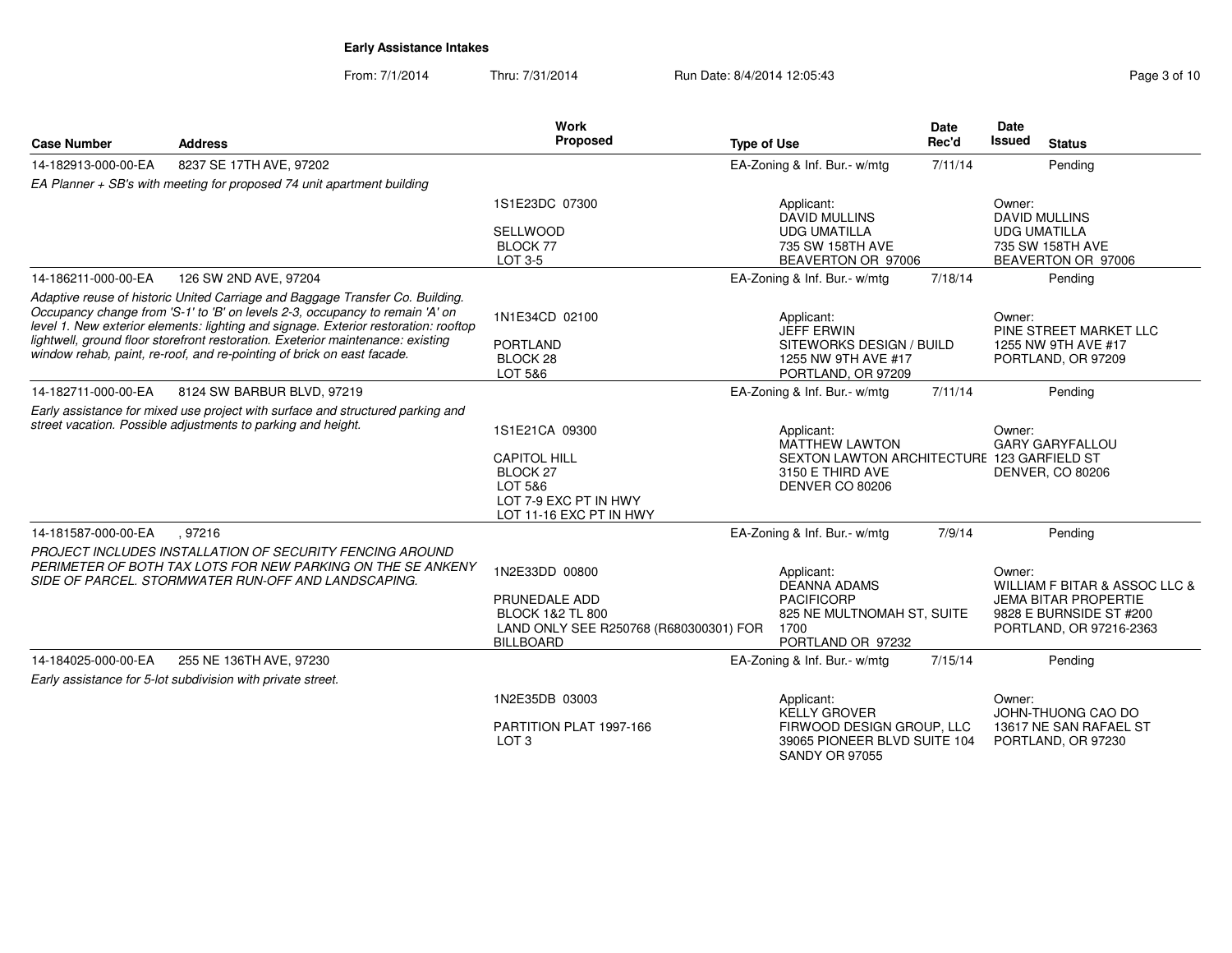|                                     |                                                                                 | Work                                                             |                                                                                                                   | <b>Date</b>                                  | Date                                                                                                                     |
|-------------------------------------|---------------------------------------------------------------------------------|------------------------------------------------------------------|-------------------------------------------------------------------------------------------------------------------|----------------------------------------------|--------------------------------------------------------------------------------------------------------------------------|
| <b>Case Number</b>                  | <b>Address</b>                                                                  | <b>Proposed</b>                                                  | <b>Type of Use</b>                                                                                                | Rec'd                                        | <b>Issued</b><br><b>Status</b>                                                                                           |
| 14-177643-000-00-EA                 | , 97201                                                                         |                                                                  | EA-Zoning & Inf. Bur.- w/mtg                                                                                      | 7/1/14                                       | Pending                                                                                                                  |
|                                     | 5 DWELLINGS 30X50 ON 5 1500 SQ FT LOTS.                                         |                                                                  |                                                                                                                   |                                              |                                                                                                                          |
|                                     |                                                                                 | 1S1E09CA 05000<br>PORTLAND CITY HMSTD<br>BLOCK 33<br>LOT 1-6     | Applicant:<br>PETER FINLEY FRY<br>2153 SW MAIN #105<br>PORTLAND, OR 97205                                         |                                              | Owner:<br>ANTON C JR KIRCHHOF<br>5313 SW 19TH DR<br>PORTLAND, OR 97239-2011                                              |
|                                     |                                                                                 | SELY OF MARQUAM HILL ST LOT 7&8                                  | Applicant:<br><b>EMILY ROTH</b><br>PORTLAND PARKS & RECREATION<br>1120 SW 5TH AVE SUITE 1302<br>PORTLAND OR 97204 |                                              |                                                                                                                          |
| 14-179808-000-00-EA                 | 11406 SW 51ST AVE, 97219                                                        |                                                                  | EA-Zoning & Inf. Bur.- w/mtg                                                                                      | 7/7/14                                       | Pending                                                                                                                  |
|                                     | Early Assistance Appointment LD Team with Service Bureaus for proposed 3 lot    |                                                                  |                                                                                                                   |                                              |                                                                                                                          |
| creation                            |                                                                                 | 1S1E31AC 00800<br><b>WEST PORTLAND PK</b><br>BLOCK 63<br>LOT 1-5 | Applicant:<br>BRUCE GOLDSON<br>THETA LLC<br>PO BOX 1345<br>LAKE OSWEGO OR 97035                                   |                                              | Owner:<br>EUGENE LABONSKY<br><b>WEST COAST REAL ESTATE</b><br><b>HOLDINGS LLC</b><br>PO BOX 1969<br>LAKE OSWEGO OR 97035 |
| 14-180260-000-00-EA                 | 1125 N SCHMEER RD, 97217                                                        |                                                                  | EA-Zoning & Inf. Bur.- w/mtg                                                                                      | 7/7/14                                       | Pending                                                                                                                  |
| Two lot land division in EG2h zone. |                                                                                 |                                                                  |                                                                                                                   |                                              |                                                                                                                          |
|                                     |                                                                                 | 1N1E10BB 00900<br>SECTION 10 1 N 1 E<br>TL 900 2.19 ACRES        | Applicant:<br><b>GARY HICKMAN</b><br>HICKMAN & ASSOCIATES, INC<br>PO BOX 1099<br>CLACKAMAS OR 97015               |                                              | Owner:<br><b>BILL SHIPPS</b><br>FCS INVESTMENT GROUP, LLC.<br>1125 N SCHMEER RD<br>PORTLAND OR 97217                     |
| 14-179219-000-00-EA                 | 408 SE 105TH AVE, 97216                                                         |                                                                  | EA-Zoning & Inf. Bur.- w/mtg                                                                                      | 7/3/14                                       | Pending                                                                                                                  |
| existing 110 unit development.      | Early assistance for construction of 14 unit apartment buidling, part of larger | 1N2E34CC 04000<br>SECTION 34 1N 2E                               | Applicant:<br><b>JOE WESTERMAN</b><br>EVERGREEN BUILDERS LLC                                                      | Owner:<br><b>JOE WESTERMAN</b><br>PO BOX 160 |                                                                                                                          |
|                                     |                                                                                 | TL 4000 0.25 ACRES                                               | 7420 SE HUNZIKER RD, STE D<br><b>TIGARD OR 97223</b>                                                              |                                              | SHERWOOD, OR 97140-0160                                                                                                  |
|                                     |                                                                                 |                                                                  | Applicant:<br>CLAY HARRINGTON<br>EVERGREEN BUILDERS, LLC<br>7420 SE HUNZIKER RD SUITE D<br><b>TIGARD OR 97223</b> |                                              |                                                                                                                          |
| 14-182284-000-00-EA                 | 2057 W BURNSIDE ST, 97209                                                       |                                                                  | EA-Zoning Only - no mtg                                                                                           | 7/10/14                                      | Cancelled                                                                                                                |
| CANCELED - SEE EA 14-184520         |                                                                                 |                                                                  |                                                                                                                   |                                              |                                                                                                                          |
|                                     |                                                                                 | 1N1E33CA 13500                                                   | Applicant:<br>MELINDA VERMEER                                                                                     |                                              | Owner:<br>QIU SHENG JIA                                                                                                  |
|                                     |                                                                                 | KINGS 2ND ADD<br><b>BLOCK 30 TL 13500</b>                        | <b>BAYSINGER PARTNERS</b><br>1006 SE GRAND AVE ST 300<br>PORTLAND, OR 97214                                       |                                              | 2240 SUMMIT CT<br>LAKE OSWEGO, OR 97034-3618                                                                             |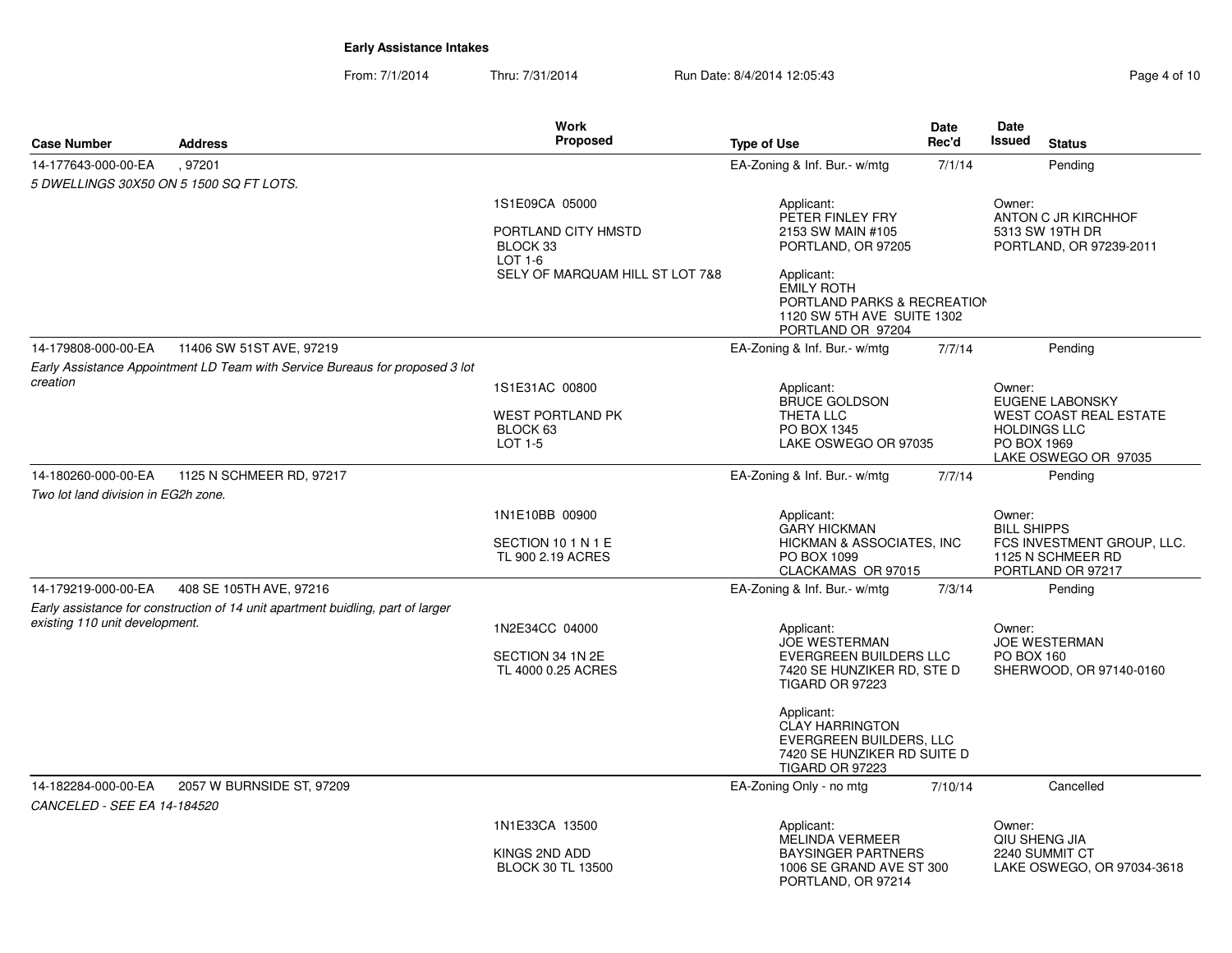| <b>Case Number</b>              | <b>Address</b>                                                                                                                                                                                                                                    | <b>Work</b><br>Proposed                                                                                   | <b>Type of Use</b>                                                                                                                     | Date<br>Rec'd | Date<br>Issued                                | <b>Status</b>                                                                                                          |
|---------------------------------|---------------------------------------------------------------------------------------------------------------------------------------------------------------------------------------------------------------------------------------------------|-----------------------------------------------------------------------------------------------------------|----------------------------------------------------------------------------------------------------------------------------------------|---------------|-----------------------------------------------|------------------------------------------------------------------------------------------------------------------------|
| 14-183677-000-00-EA             |                                                                                                                                                                                                                                                   |                                                                                                           | EA-Zoning Only - no mtg                                                                                                                | 7/14/14       |                                               | Cancelled                                                                                                              |
| <b>CANCELED SET UP IN ERROR</b> |                                                                                                                                                                                                                                                   |                                                                                                           |                                                                                                                                        |               |                                               |                                                                                                                        |
|                                 |                                                                                                                                                                                                                                                   | 1N1E20A 00403<br>PARTITION PLAT 2006-193<br>LOT <sub>1</sub><br>INC UND INT TRACT A                       | Applicant:<br><b>UPS</b><br>6707 N BASIN AVE<br>PORTLAND, OR 97217                                                                     |               | Owner:                                        | PORTLAND CITY OF<br>1120 SW 5TH AVE #1000<br>PORTLAND, OR 97204-1912                                                   |
| 14-185367-000-00-EA             | 2201 LLOYD CENTER                                                                                                                                                                                                                                 |                                                                                                           | EA-Zoning Only - w/mtg                                                                                                                 | 7/17/14       |                                               | Pending                                                                                                                |
| interior antenna sites.         | Install 12 small cell antenna site @ Lloyd Center Mall and Verizon cabinets for<br>equipment on roof as per site plans; including 7 exterior antenna sites and 5                                                                                  | 1N1E35BA 00101<br>PARTITION PLAT 1999-146                                                                 | Applicant:<br>Konrad Hyle<br><b>Black Rock</b>                                                                                         |               | Owner:                                        | <b>DENNIS HENDERSON</b><br><b>LLOYD CENTER</b>                                                                         |
|                                 |                                                                                                                                                                                                                                                   | LOT <sub>1</sub>                                                                                          | 22135 SW COLE<br>TUALATIN, OR<br>Applicant:<br>PETER MAURO<br><b>VERIZON WIRELESS</b><br>3245 158TH AVE SE MS231<br>BELLEVUE, WA 98008 |               |                                               | 2201 LLOYD CENTER<br>PORTLAND OR 97232                                                                                 |
| 14-183685-000-00-EA             |                                                                                                                                                                                                                                                   |                                                                                                           | EA-Zoning Only - w/mtg                                                                                                                 | 7/14/14       |                                               | Pending                                                                                                                |
| <b>NEEDS</b>                    | SITE TO BE USED FOR STAGING & TRANSPORT FOR UPS SHIPPING                                                                                                                                                                                          | 1N1E20A 00403<br>PARTITION PLAT 2006-193<br>$1$ OT 1<br>INC UND INT TRACT A                               | Applicant:<br><b>STEVE WILKINS</b><br><b>UPS</b><br>5020 IVY ST<br>COMMERCE CITY CO 80022                                              |               | Owner:<br>Owner:<br><b>UPS</b><br>5020 IVY ST | PORTLAND CITY OF<br>1120 SW 5TH AVE #1000<br>PORTLAND, OR 97204-1912<br><b>STEVE WILKINS</b><br>COMMERCE CITY CO 80022 |
| 14-179122-000-00-EA             | 1500 SE 96TH AVE                                                                                                                                                                                                                                  |                                                                                                           | EA-Zoning Only - w/mtg                                                                                                                 | 7/3/14        |                                               | Pending                                                                                                                |
| assisted living.                | Early assistance for future design review for one monument sign at Marquis                                                                                                                                                                        | 1S2E04A 02502<br>SECTION 04 1S 2E<br>TL 2502 11.72 ACRES<br>SPLIT LEVY SPLIT LEVY R643110<br>(R992045490) | Applicant:<br><b>MELISSA HAYDEN</b><br><b>SECURITY SIGNS</b><br>2424 SE HOLGATE BLVD<br>PORTLAND, OR 97202                             |               | Owner:                                        | OREGON CONFERENCE<br><b>EDUCATION &amp; ASSOCIATION</b><br>19800 OATFIELD RD<br>GLADSTONE, OR 97027-2564               |
| 14-184520-000-00-EA             | 2057 W BURNSIDE ST, 97209                                                                                                                                                                                                                         |                                                                                                           | EA-Zoning Only - w/mtg                                                                                                                 | 7/16/14       |                                               | Pending                                                                                                                |
| services.                       | Remodel an existing drive-up bank to a quick serve coffee with walk-in and<br>drive-up access. Repaint exterior and add new signage. No changes to footprint,<br>drive-thru lane, landscaping, parking configuration, water, stormwater, or sewer | 1N1E33CA 13500<br>KINGS 2ND ADD<br><b>BLOCK 30 TL 13500</b>                                               | Applicant:<br><b>MELINDA VERMEER</b><br><b>BAYSINGER PARTNERS</b><br>1006 SE GRAND AVE ST 300<br>PORTLAND, OR 97214                    |               | Owner:                                        | QIU SHENG JIA<br>2240 SUMMIT CT<br>LAKE OSWEGO, OR 97034-3618                                                          |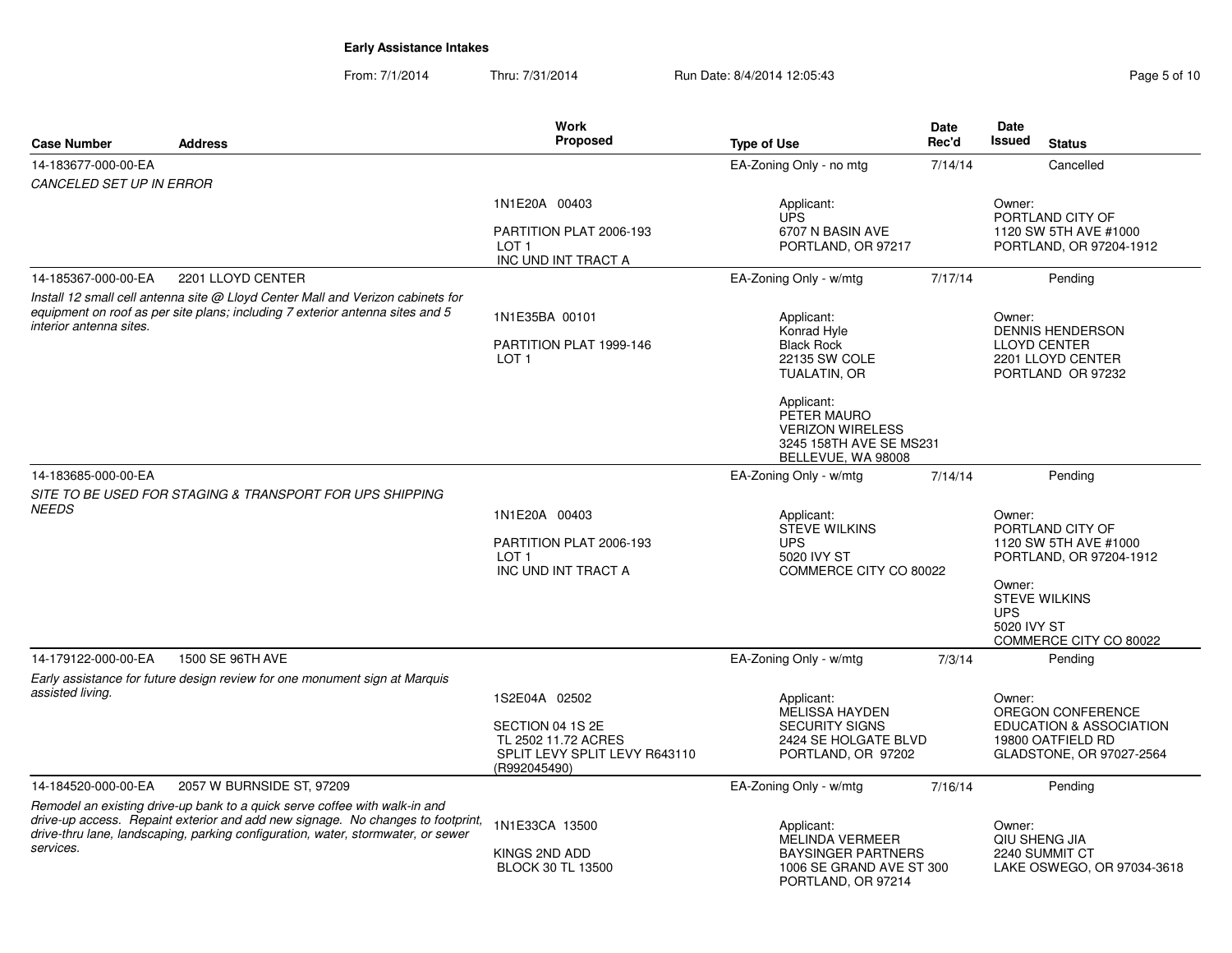| <b>Case Number</b>                                       | <b>Address</b>                                                                                                                                   | <b>Work</b><br>Proposed                                       | <b>Type of Use</b>                                                                                                               | <b>Date</b><br>Rec'd | Date<br><b>Issued</b>                     | <b>Status</b>                                                                                               |
|----------------------------------------------------------|--------------------------------------------------------------------------------------------------------------------------------------------------|---------------------------------------------------------------|----------------------------------------------------------------------------------------------------------------------------------|----------------------|-------------------------------------------|-------------------------------------------------------------------------------------------------------------|
| 14-183907-000-00-EA                                      | 419 SW WASHINGTON ST, 97204                                                                                                                      |                                                               | EA-Zoning Only - w/mtg                                                                                                           | 7/15/14              |                                           | Pending                                                                                                     |
|                                                          | DZ Appt. PROPOSAL TO REDEVELOP THE WASHINGTON CENTER                                                                                             |                                                               |                                                                                                                                  |                      |                                           |                                                                                                             |
| PROPERTY AS A CAMBRIA SUITES HOTEL.                      |                                                                                                                                                  | 1N1E34CD 07300<br><b>PORTLAND</b><br>BLOCK 64<br>LOT 1-3      | Applicant:<br>Jerry Mitchell<br><b>True Adams Company</b><br>P.O. Box 1172<br>Bend, OR 97709                                     |                      | Owner:                                    | <b>FOURTH AVE LLC</b><br>621 SW ALDER ST #800<br>PORTLAND, OR 97205                                         |
|                                                          |                                                                                                                                                  |                                                               |                                                                                                                                  |                      | Owner:                                    | MICHAEL O REINARDY<br><b>FILLMORE CAPTIAL PARTNERS</b><br>FOUR EMBARCADERO CENTER<br>SAN FRANCISCO CA 94111 |
|                                                          |                                                                                                                                                  |                                                               |                                                                                                                                  |                      | Owner:<br><b>GLENN MOON</b><br><b>INC</b> | CHOICE HOTELS INTERNATIONAL<br>1 CHOICE HOTELS CIRCLE                                                       |
|                                                          |                                                                                                                                                  |                                                               |                                                                                                                                  |                      |                                           | ROCKVILLE MD 20850                                                                                          |
| 14-191195-000-00-EA<br>exterior alterations to structure | 1400 NE 2ND AVE, 97232                                                                                                                           |                                                               | EA-Zoning Only - w/mtg                                                                                                           | 7/30/14              |                                           | Pending                                                                                                     |
|                                                          |                                                                                                                                                  | 1N1E34AA 00500<br><b>HOLLADAYS ADD</b><br>BLOCK 61<br>LOT 1-8 | Applicant:<br><b>COLBY YOUNG</b><br>PACIFICA COMPAINES<br>1775 HANCOCK STREET, STE. 200 MILWAUKIE, OR 97222-2129<br>SAN DIEGO CA |                      | Owner:                                    | <b>EXTENDED CARE PORTFOLIO</b><br>6400 SE LAKE RD #400                                                      |
| 14-190577-000-00-EA                                      | .97201                                                                                                                                           |                                                               | EA-Zoning Only - w/mtg                                                                                                           | 7/29/14              |                                           | Pending                                                                                                     |
| CCPD. Goose Hollow.                                      | Zoning only EA for 11-unit condo developmetn with structured parking in R1d,                                                                     | 1S1E04BA 06400                                                | Applicant:                                                                                                                       |                      | Owner:                                    |                                                                                                             |
|                                                          |                                                                                                                                                  | CARTERS ADD TO P<br>SUB LOT 8 BLOCK D<br>TL 6400              | <b>SEAN ONEILL</b><br><b>SCOTIA WESTERN STATES</b><br><b>HOUSING LLC</b><br>6340 N CAMPBELL AVE SUITE 240<br>TUSCON AZ 85718     |                      |                                           | TH MARKET PORTLAND LLC<br>6340 N CAMPBELL AVE #240<br>TUCSON, AZ 85718-3183                                 |
| 14-178324-000-00-EA                                      | 6404 SE 23RD AVE, 97202                                                                                                                          |                                                               | EA-Zoning Only - w/mtg                                                                                                           | 7/2/14               |                                           | Cancelled                                                                                                   |
|                                                          | DESIGN INFORMATION FOR EXTERIOR ALTERATIONS, ROOFING AND                                                                                         |                                                               |                                                                                                                                  |                      |                                           |                                                                                                             |
| NEW HVAC                                                 |                                                                                                                                                  | 1S1E14D 00200                                                 | Applicant:                                                                                                                       |                      | Owner:                                    |                                                                                                             |
|                                                          |                                                                                                                                                  | SECTION 14 1 S 1 E<br>TL 200 6.32 ACRES                       | <b>BRAD BANE</b><br><b>MWA ARCHITECTS</b><br>70 NW COUCH ST SUITE 401<br>PORTLAND OR 97209                                       |                      |                                           | UNION LABOR RETIREMENT ASSN<br>6404 SE 23RD AVE<br>PORTLAND, OR 97202-5434                                  |
| 14-185673-000-00-EA                                      | 10848 SE SALMON ST, 97216                                                                                                                        |                                                               | PC - PreApplication Conference                                                                                                   | 7/17/14              |                                           | Pending                                                                                                     |
| development.                                             | Pre-Application Conference to discuss Type III Design Review and Type II<br>Environmental Review for 30- unit detached residential (condominium) | 1S2E03BD 11000<br>SECTION 03 1S 2E                            | Applicant:<br>PORTLAND PROPERTY<br>10117 SE SUNNYSIDE RD #F707                                                                   |                      | Owner:                                    | PORTLAND PROPERTY<br>10117 SE SUNNYSIDE RD #F707                                                            |
|                                                          |                                                                                                                                                  | TL 11000 1.26 ACRES                                           | CLACKAMAS, OR 97015-7708                                                                                                         |                      |                                           | CLACKAMAS, OR 97015-7708                                                                                    |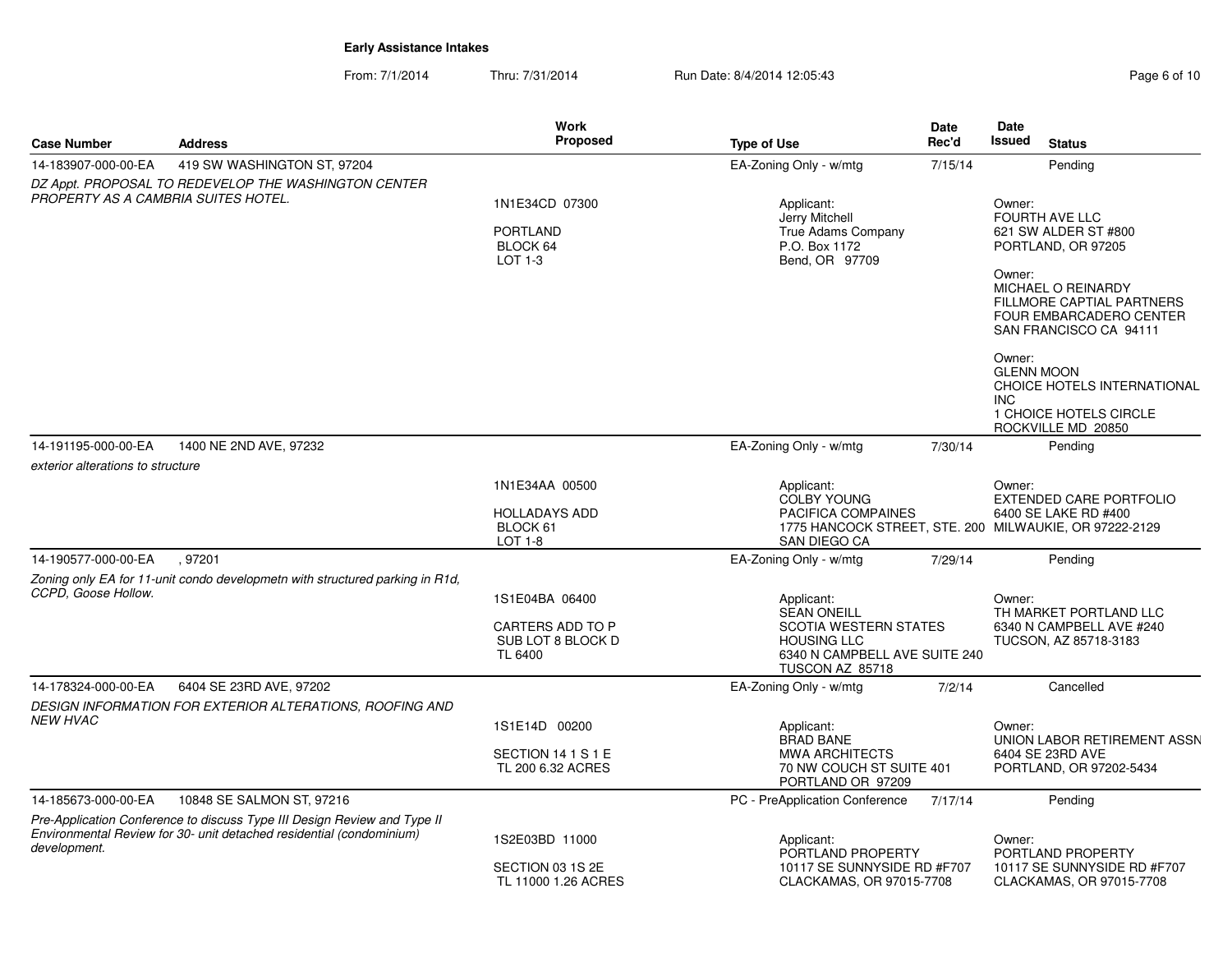|                                        |                                                                                                                                                              | <b>Work</b>                                                        |                                                                                                                     | <b>Date</b>                      | Date                                                                                             |
|----------------------------------------|--------------------------------------------------------------------------------------------------------------------------------------------------------------|--------------------------------------------------------------------|---------------------------------------------------------------------------------------------------------------------|----------------------------------|--------------------------------------------------------------------------------------------------|
| <b>Case Number</b>                     | <b>Address</b>                                                                                                                                               | Proposed                                                           | <b>Type of Use</b>                                                                                                  | Rec'd                            | <b>Issued</b><br><b>Status</b>                                                                   |
| 14-184664-000-00-EA                    | 115 NW 9TH AVE, 97209                                                                                                                                        |                                                                    | PC - PreApplication Conference                                                                                      | 7/16/14                          | Pending                                                                                          |
| retail and residential units above.    | Pre-Application Conference to discuss Type III Design Review for 9-story<br>mixed-use building with below grade parking. The building will have ground-level | 1N1E34CB 08000                                                     | Applicant:<br><b>DON VALLASTER</b>                                                                                  | Owner:<br><b>GARRY VALLASTER</b> |                                                                                                  |
|                                        |                                                                                                                                                              | <b>COUCHS ADD</b><br>BLOCK 64<br>LOT <sub>4</sub>                  | <b>VALLASTER CORL ARCHITECTS</b><br>711 SW ALDER ST PENTHOUSE<br><b>STE</b><br>PORTLAND OR 97205                    |                                  | 3865 NW GALES CREEK RD<br>FOREST GROVE, OR 97116-7420                                            |
| 14-180794-000-00-EA                    | 11916 SE BOISE ST, 97266                                                                                                                                     |                                                                    | PC - PreApplication Conference                                                                                      | 7/8/14                           | Pending                                                                                          |
| Street, public street.                 | Pre-Application Conference for a 12 lot subdivision with extension of SE Cora                                                                                | 1S2E10DD 05900                                                     | Applicant:                                                                                                          |                                  | Owner:                                                                                           |
|                                        |                                                                                                                                                              | <b>SUBURBAN HMS CLUB TR</b><br><b>BLOCK F</b><br>LOT <sub>24</sub> | <b>KEVIN PARTAIN</b><br><b>URBAN VISIONS</b><br>223 NE 56TH AVE<br>PORTLAND OR 97213                                |                                  | <b>BERNIECE M MAXWELL</b><br>11916 SE BOISE ST<br>PORTLAND, OR 97266-2128                        |
| 14-180501-000-00-EA                    | 6125 SW BOUNDARY ST, 97221                                                                                                                                   |                                                                    | PC - PreApplication Conference                                                                                      | 7/8/14                           | Pending                                                                                          |
| Robinson Jewish Health Center facility | Pre-Application Conference to discuss CU Review for renovation of existing                                                                                   | 1S1E18BC 00300                                                     | Applicant:                                                                                                          |                                  | Owner:                                                                                           |
|                                        |                                                                                                                                                              | <b>B P CARDWELL TR</b><br>LOT 7&8 TL 300                           | <b>MICHAEL ROBERTS</b><br><b>LRS ARCHITECTS</b><br>720 NW DAVIS STE 300<br>PORTLAND OR 97209                        |                                  | <b>BILL STINNETT</b><br><b>CEDAR SINAI PARK</b><br>6125 SW BOUNDARY ST<br>PORTLAND OR 97221      |
| 14-180835-000-00-EA                    | .97203                                                                                                                                                       |                                                                    | PC - PreApplication Conference                                                                                      | 7/8/14                           | Pending                                                                                          |
|                                        | Pre-Application Conference to discuss Conditional Use Review for new 120-foot                                                                                |                                                                    |                                                                                                                     |                                  |                                                                                                  |
|                                        | monopole proposed for wireless facilities within 2,000 feet of another monopole.                                                                             | 1N1W02 00400                                                       | Applicant:<br>NOAH GRODZIN                                                                                          |                                  | Owner:<br>UNION PACIFIC RAILROAD                                                                 |
|                                        |                                                                                                                                                              | SECTION 02 1N 1W<br>TL 400 5.28 ACRES                              | CASCADIA PM<br>5501 NE 109TH CT SUITE A2                                                                            |                                  | <b>COMPANY</b><br>1400 DOUGLAS ST - MS 1640                                                      |
|                                        |                                                                                                                                                              | <b>DEPT OF REVENUE</b>                                             | VANCOUVER WA 98662                                                                                                  |                                  | OMAHA, NE 68179-1640                                                                             |
|                                        |                                                                                                                                                              |                                                                    | Applicant:<br>Nicole Grady<br><b>SBA Towers Inc</b><br>5900 Broken Saw Parkway<br>Boca Raton, FL 33487              |                                  |                                                                                                  |
| 14-191719-000-00-EA                    | 731 SW MORRISON ST, 97205                                                                                                                                    |                                                                    | PC - PreApplication Conference                                                                                      | 7/31/14                          | Cancelled                                                                                        |
|                                        | New tenant improvement project for a McDonald's restaurant with walk-up<br>service. New signage and facade treatment for restaurant also included in         | 1N1E34CC 08700                                                     | Applicant:                                                                                                          |                                  | Owner:                                                                                           |
| proposed work.                         |                                                                                                                                                              | <b>PORTLAND</b><br>LOT 5 BLOCK 212                                 | <b>JAMIE LOVE</b><br>FREIHEIT & HO ARCHITECTS INC<br>5209 LAKE WASHINGTON BLVD<br>NE SUITE 200<br>KIRKLAND WA 98033 |                                  | EVERGREEN HOLDINGS GROUP<br><b>LLC</b><br>PMB 229 160 S OAK ST STE 100<br>SISTERS, OR 97759-1589 |
|                                        |                                                                                                                                                              |                                                                    |                                                                                                                     |                                  | Owner:<br>MCDONALD'S CORPORATION<br>2111 McDONALD'S DRIVE<br>OAK BROOK, IL 60523                 |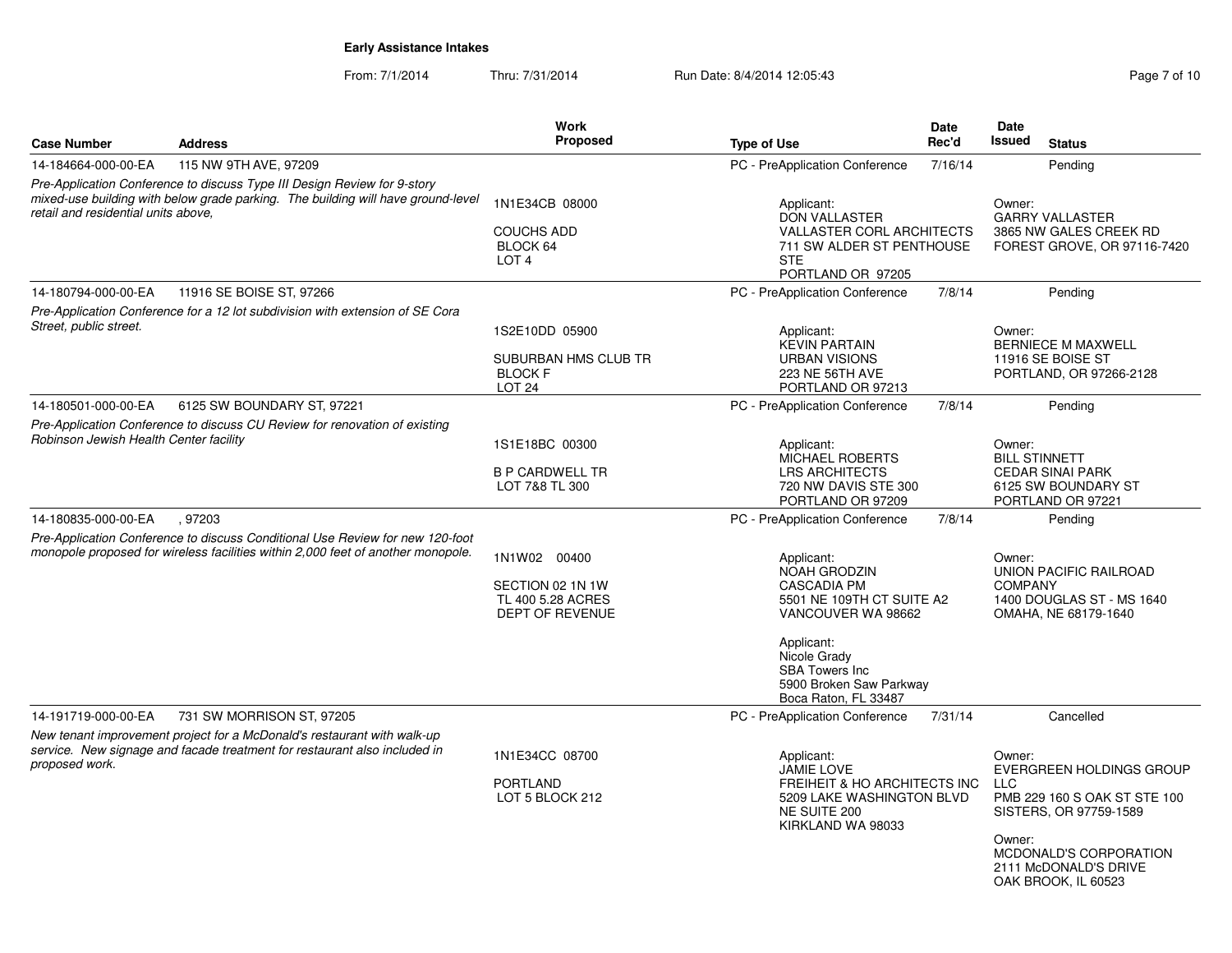| <b>Case Number</b>                                                                                                            | <b>Address</b>                                                                                                                                      | Work<br>Proposed                                                                               | <b>Type of Use</b>                                                                                 | Date<br>Rec'd | Date<br>Issued              | <b>Status</b>                                                                        |
|-------------------------------------------------------------------------------------------------------------------------------|-----------------------------------------------------------------------------------------------------------------------------------------------------|------------------------------------------------------------------------------------------------|----------------------------------------------------------------------------------------------------|---------------|-----------------------------|--------------------------------------------------------------------------------------|
| 14-187603-000-00-EA                                                                                                           | 2030 NW 17TH AVE, 97209                                                                                                                             |                                                                                                | PC - PreApplication Conference                                                                     | 7/22/14       |                             | Pending                                                                              |
|                                                                                                                               | TWO 6- STORY BUILDINGS MIXED USE BUILDINGS RETAIL/RESIDENTIAL &                                                                                     |                                                                                                |                                                                                                    |               |                             |                                                                                      |
| <b>SIX 3-STORY TOWN HOMES.</b>                                                                                                |                                                                                                                                                     | 1N1E28DC 00100                                                                                 | Applicant:<br><b>ALEX YALE</b>                                                                     |               | Owner:                      | 2030 NW 17TH INVESTORS LLC                                                           |
|                                                                                                                               |                                                                                                                                                     | <b>WATSONS ADD</b><br>LOT 1-28 TL 100<br>LAND & IMPS SEE R298563 (R883805091)<br>FOR BILLBOARD | YBA ARCHITECTS PC<br>123 NW 2nd Ave, Suite 204<br>Portland OR 97209                                |               |                             | 710 NW 14TH AVE 2ND FLOOR<br>PORTLAND, OR 97209-2789                                 |
| 14-186390-000-00-EA                                                                                                           | 6439 SE 122ND AVE, 97266                                                                                                                            |                                                                                                | PC - PreApplication Conference                                                                     | 7/18/14       |                             | Pending                                                                              |
|                                                                                                                               | Pre-application conference for expansion of group living facility, adding 20<br>bedrooms to an existing 20 bedroom facility, and accessory parking. | 1S2E22AA 00800<br><b>FOSTER VILLAGE</b><br>N 100' OF LOT 21&22                                 | Applicant:<br>EDWARD RADULESCU<br>EPR DESIGN<br>919 NE 19TH AVE SUITE 155<br>PORTLAND OREGON 97232 |               | Owner:                      | PETER A ANDRUSKO<br>6439 SE 122ND AVE<br>PORTLAND, OR 97236-5030                     |
| 14-189740-000-00-EA                                                                                                           | 1021 NE 2ND AVE, 97232                                                                                                                              |                                                                                                | Pre-Prmt Zoning Plan Chck.Oth                                                                      | 7/30/14       |                             | Pending                                                                              |
| remodel of existing Rose Quarter Trolley barn for crew stagin tri-met maintenance<br>way workers                              |                                                                                                                                                     | 1N1E34AA 03800                                                                                 | Applicant:<br>KAREN KARLSSON<br><b>KLK CONSULTING LLC</b><br>906 NW 23RD AVE                       |               | Owner:                      | PORTLAND CITY OF(PDC<br>222 NW 5TH AVE<br>PORTLAND, OR 97209-3812                    |
|                                                                                                                               |                                                                                                                                                     |                                                                                                | PORTLAND OR 97210                                                                                  |               | Owner:<br><b>JOE RECKER</b> | 1800 SW 1ST AVE, SUITE 300<br>PORTLAND, OR 97201                                     |
| 14-177653-000-00-EA                                                                                                           | 3125 SW FAIRMOUNT BLVD, 97201                                                                                                                       |                                                                                                | <b>Public Works Inquiry</b>                                                                        | 7/1/14        |                             | Cancelled                                                                            |
| public works inquiry for new single dwelling -- cancelled, wrong application<br>submitted. reapplying through transportation. |                                                                                                                                                     | 1S1E16BA 02200<br><b>HESSLER HILLS</b>                                                         | Applicant:<br>Geoffrey Harker<br>Richard Brown Architect, AIA                                      |               | Owner:                      | PRISCILLA M BERNARD<br>0930 SW PALATINE HILL RD                                      |
|                                                                                                                               |                                                                                                                                                     | LOT 1 EXC PT IN ST                                                                             | 239 NW 13th Avenue, Room 305<br>Portland, OR 97209                                                 |               | Owner:                      | PORTLAND, OR 97219<br>DAN G WIEDEN<br>0930 SW PALATINE HILL RD<br>PORTLAND, OR 97219 |
| 14-188692-000-00-EA                                                                                                           | 12405 SE SCHILLER ST, 97236                                                                                                                         |                                                                                                | <b>Public Works Inquiry</b>                                                                        | 7/24/14       |                             | Pending                                                                              |
| requirements & dedications.                                                                                                   | Public Works Inquiry - Basic Guidance. Construction of new apartment units on<br>each lot. Questions on sewer / stormwater management, improvement  | 1S2E14BB 02800<br>SECTION 14 1S 2E                                                             | Applicant:<br>Jeffrey Dennis<br>Prescott Morris, LLC                                               |               | Owner:<br>PO BOX 90516      | NANCY J LYONS-HADLEY                                                                 |
|                                                                                                                               |                                                                                                                                                     | TL 2800 0.43 ACRES                                                                             | PO Box 18056<br>Portland, OR 97218                                                                 |               |                             | PORTLAND, OR 97290                                                                   |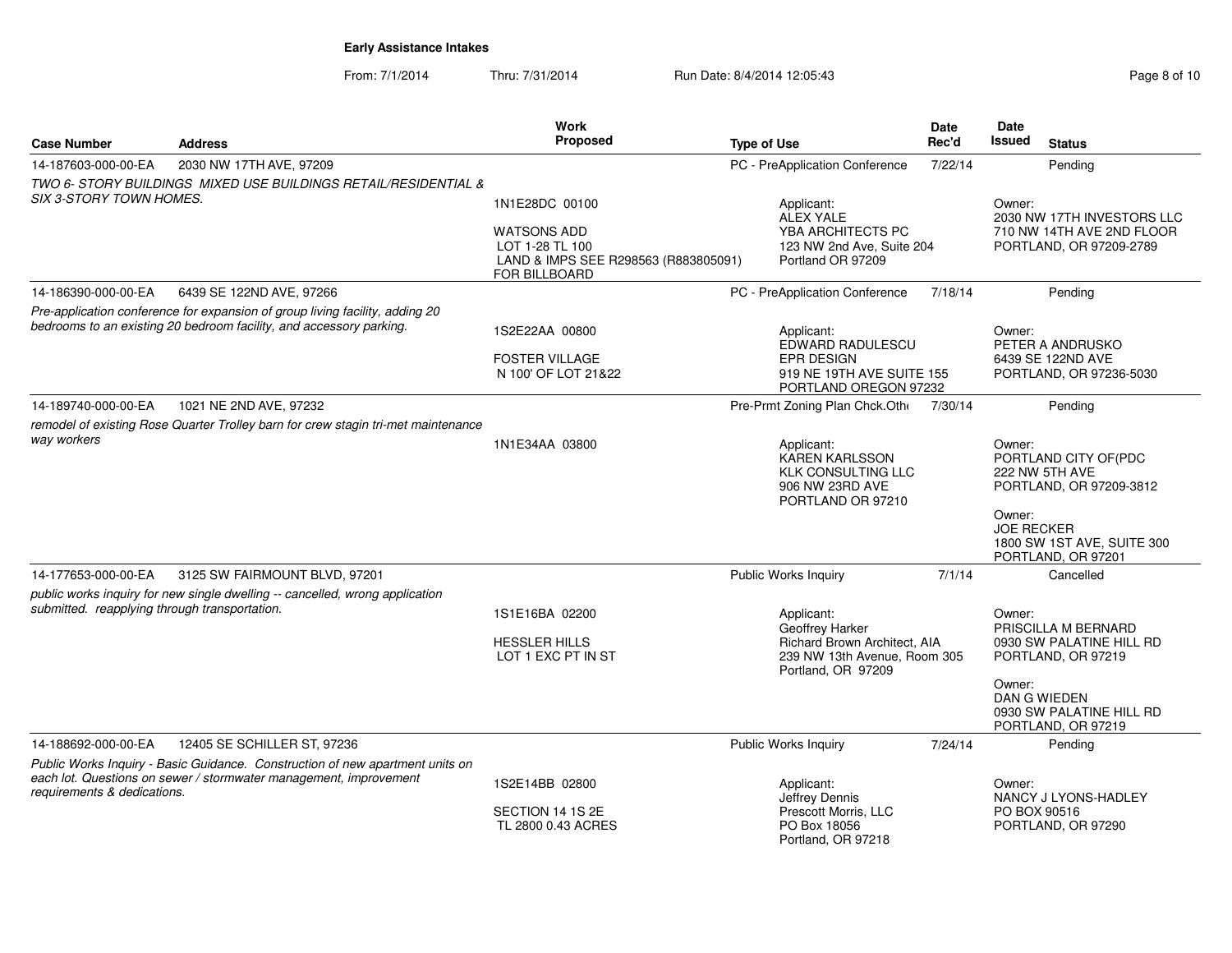| <b>Case Number</b>                      | <b>Address</b>                                                                                                                                                                                                                 | <b>Work</b><br>Proposed                                                    | <b>Type of Use</b>                                                                                         | Date<br>Rec'd | Date<br><b>Issued</b><br><b>Status</b>                                                                                             |
|-----------------------------------------|--------------------------------------------------------------------------------------------------------------------------------------------------------------------------------------------------------------------------------|----------------------------------------------------------------------------|------------------------------------------------------------------------------------------------------------|---------------|------------------------------------------------------------------------------------------------------------------------------------|
| 14-189723-000-00-EA                     | 8527 SE CLINTON ST, 97266                                                                                                                                                                                                      |                                                                            | Public Works Inquiry                                                                                       | 7/25/14       | Pending                                                                                                                            |
|                                         | Public Works Inquiry - Basic Guidance. Construction of 2 new NSFRs, totalling 7                                                                                                                                                |                                                                            |                                                                                                            |               |                                                                                                                                    |
| & dedications.                          | units. Questions on sewer / stormwater management, improvement requirements                                                                                                                                                    | 1S2E09BB 00900                                                             | Applicant:<br>Jeffrey Dennis                                                                               |               | Owner:<br>PRESCOTT MORRIS LLC                                                                                                      |
|                                         |                                                                                                                                                                                                                                | <b>JOHNSTON AC</b><br>BLOCK <sub>1</sub><br>LOT 10 TL 900                  | Prescott Morris, LLC<br>PO Box 18056<br>Portland, OR 97218                                                 |               | PO BOX 18056<br>PORTLAND, OR 97218-0056                                                                                            |
| 14-181926-000-00-EA                     | 1107 NE 72ND AVE, 97213                                                                                                                                                                                                        |                                                                            | <b>Public Works Inquiry</b>                                                                                | 7/10/14       | Completed                                                                                                                          |
| requirements & dedications.             | Public Works Inquiry - Basic Guidance. Conversion of existing structure into a<br>Duplex. Questions on sewer / stormwater management, improvement                                                                              | 1N2E32AB 20200                                                             | Applicant:                                                                                                 |               | Owner:<br>RESURRECTION PROPERTIES INC RESURRECTION PROPERTIES INC                                                                  |
|                                         |                                                                                                                                                                                                                                | <b>KENSINGTON</b><br><b>BLOCK7</b><br>LOT 15&16                            | 1503 N HAYDEN ISLAND DR #136<br>PORTLAND, OR 97217                                                         |               | 1503 N HAYDEN ISLAND DR #136<br>PORTLAND, OR 97217                                                                                 |
| 14-182760-000-00-EA                     |                                                                                                                                                                                                                                |                                                                            | Public Works Inquiry                                                                                       | 7/11/14       | Completed                                                                                                                          |
|                                         | Public Works Inquiry - Basic Guidance. Addition of 2 car garage on each tax lot,<br>with proposed movement of easement for storm water. Questions on sewer /<br>stormwater management, improvement requirements & dedications. |                                                                            | Applicant:<br>EUGENE PETRUSHA<br>14310 SE Steele St.<br>Portland, OR 97236                                 |               | Owner:<br><b>EUGENE PETRUSHA</b><br>14310 SE Steele St.<br>Portland, OR 97236                                                      |
| 14-181623-000-00-EA                     | , 97210                                                                                                                                                                                                                        |                                                                            | Public Works Inquiry                                                                                       | 7/9/14        | Completed                                                                                                                          |
| dedications.                            | Public Works Inquiry - Basic Guidance. Renovation of existing building.<br>Questions on sewer / stormwater management, improvement requirements &                                                                              | 1N1E33BB 09000<br><b>GOLDSMITHS ADD</b><br><b>BLOCK5</b><br>E 50' OF LOT 6 | Applicant:<br><b>JANELLE BRANNAN</b><br><b>HHPR INC</b><br>205 SE SPOKANE, SUITE 200<br>PORTLAND, OR 97202 |               | Owner:<br>ALEXANDER W BODECKER<br>1 BOWERMAN DR<br>BEAVERTON, OR 97005                                                             |
| 14-179313-000-00-EA                     | 13612 NE SAN RAFAEL ST, 97230                                                                                                                                                                                                  |                                                                            | <b>Public Works Inquiry</b>                                                                                | 7/3/14        | Completed                                                                                                                          |
|                                         | Public Works Inquiry - Basic Guidance. Construction of new NSFR. Questions on<br>sewer / stormwater management, improvement requirements & dedications.                                                                        | 1N2E26DC 00500<br><b>RICHLAND</b><br>LOT 10 TL 500                         | Applicant:<br><b>MIKE COYLE</b><br><b>FASTER PERMITS</b><br>14334 NW EAGLERIDGE LANE<br>PORTLAND, OR 97229 |               | Owner:<br>ALEXANDER CRISTUREAN<br>2524 NE 164TH AVE<br>PORTLAND, OR 97230<br>Owner:<br><b>MARY CRISTUREAN</b><br>2524 NE 164TH AVE |
|                                         |                                                                                                                                                                                                                                |                                                                            |                                                                                                            |               | PORTLAND, OR 97230                                                                                                                 |
| 14-178037-000-00-EA                     | 11062 SW 16TH DR, 97219<br>Public Works Inquiry - Basic Guidance. Demolition of existing structure with                                                                                                                        |                                                                            | Public Works Inquiry                                                                                       | 7/1/14        | Completed                                                                                                                          |
| improvement requirements & dedications. | construction of new SFR. Questions on sewer / stormwater management,                                                                                                                                                           | 1S1E33BA 03400                                                             | Applicant:<br>Gene Brodsky                                                                                 |               | Owner:<br><b>WESTWOOD CUSTOM HOMES LLC</b>                                                                                         |
|                                         |                                                                                                                                                                                                                                | ALDERCREST 2<br>LOT 16 TL 3400                                             | 22470 SW 76th Avenue<br>Tualatin, OR 97062                                                                 |               | 22470 SW 76TH AVE<br>TUALATIN, OR 97062-9609                                                                                       |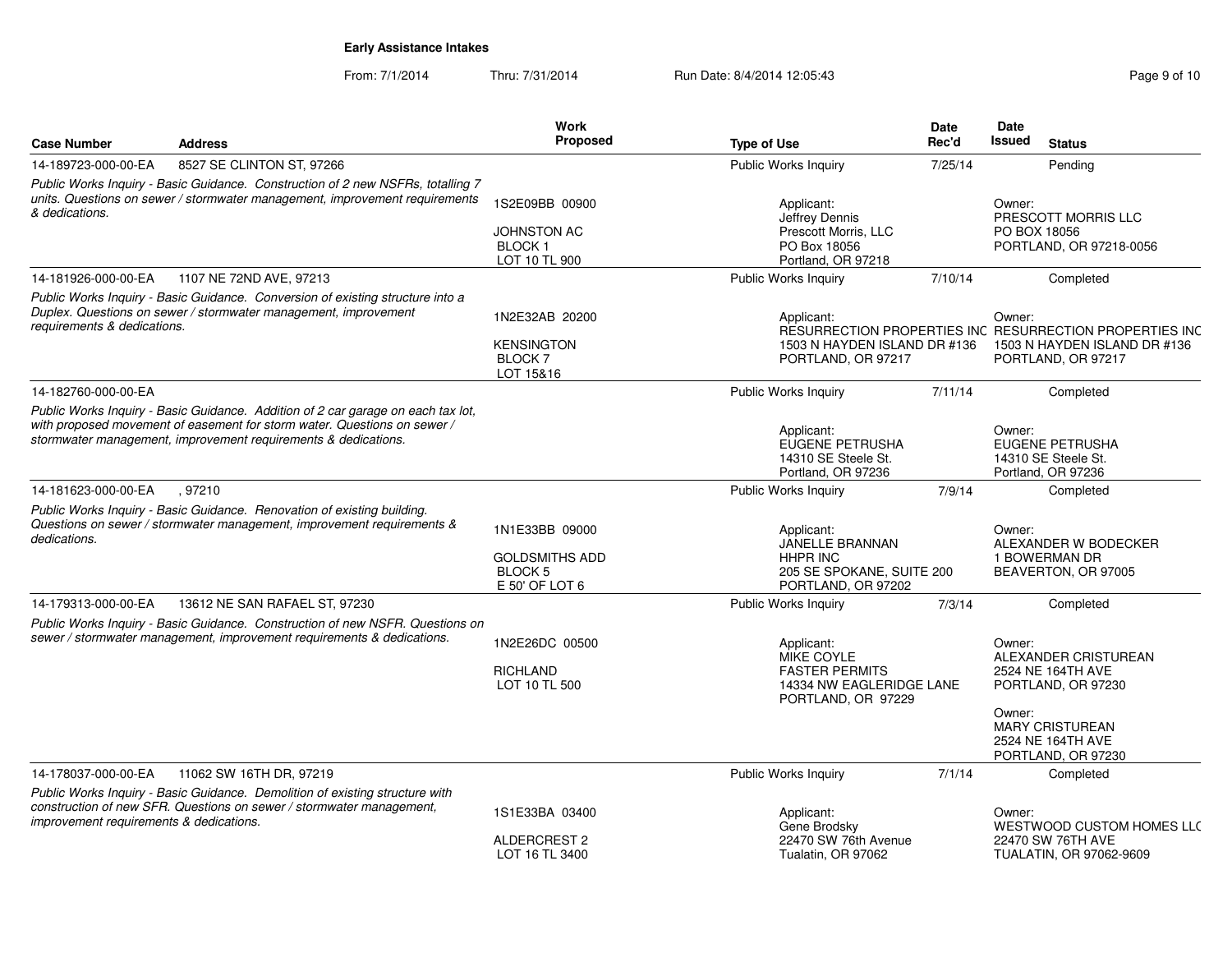From: 7/1/2014Thru: 7/31/2014 Run Date: 8/4/2014 12:05:43 Research 2010 10 Page 10 of 10

| <b>Case Number</b>  | <b>Address</b>                                                                                                                                          | Work<br>Proposed | <b>Type of Use</b>                                                            | Date<br>Rec'd | <b>Date</b><br>Issued  | <b>Status</b>                            |
|---------------------|---------------------------------------------------------------------------------------------------------------------------------------------------------|------------------|-------------------------------------------------------------------------------|---------------|------------------------|------------------------------------------|
| 14-182731-000-00-EA |                                                                                                                                                         |                  | Public Works Inquiry                                                          | 7/11/14       |                        | Completed                                |
|                     | Public Works Inquiry - Basic Guidance. Construction of new NSFR. Questions on<br>sewer / stormwater management, improvement requirements & dedications. |                  | Applicant:<br><b>FREDERIC DUPEYROUX</b><br>PO BOX 14791<br>PORTLAND, OR 97293 |               | Owner:<br>PO BOX 14791 | FREDERIC DUPEYROUX<br>PORTLAND, OR 97293 |
| 14-184195-000-00-EA | . 97210                                                                                                                                                 |                  | Public Works Inquiry                                                          | 7/15/14       |                        | Pending                                  |
|                     | Public Works Inquiry - Basic Guidance. Construction of new NSFR. Questions on<br>sewer / stormwater management, improvement requirements & dedications. | $\left  \right $ | $\cdots$                                                                      |               | $\sim$ $\sim$ $\sim$   |                                          |

| Public Works Inquiry - Basic Guidance. Construction of new NSFR. Questions on |                                      |                                                                         |                                                                         |
|-------------------------------------------------------------------------------|--------------------------------------|-------------------------------------------------------------------------|-------------------------------------------------------------------------|
| sewer / stormwater management, improvement requirements & dedications.        | 1N1E31CB 01300                       | Applicant:<br><b>ROB HUMPHREY</b>                                       | Owner:<br>JOHN NEE                                                      |
|                                                                               | ROYAL<br>BLOCK 4<br>LOT <sub>7</sub> | <b>FASTER PERMITS</b><br>14334 NW EAGLERIDGE LANE<br>PORTLAND, OR 97229 | 6424 NW WINSTON DR<br>PORTLAND, OR 97210                                |
|                                                                               |                                      |                                                                         | Owner:<br><b>SHARON NEE</b><br>6424 NW WINSTON DR<br>PORTLAND, OR 97210 |
|                                                                               |                                      |                                                                         |                                                                         |

**Total # of Early Assistance intakes: 48**

**Case Number**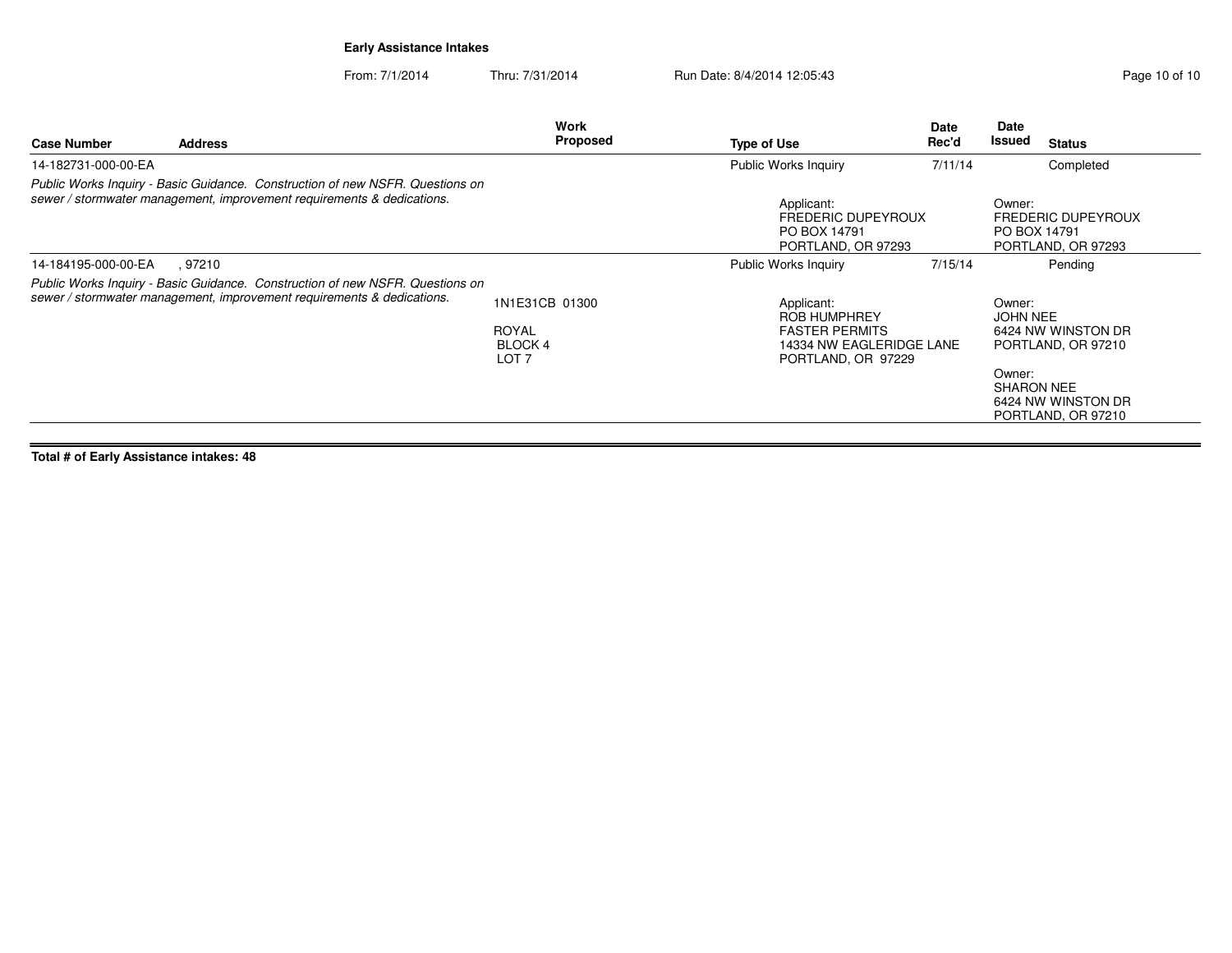**Final Plat Intakes**

| <b>Case Number</b>                                                                             | <b>Address</b>                                                                                                                                                                                                                                                                                                                                                                                                                                                                                                                                                                                                                                                              | Work<br>Proposed                                                      | Date<br>Rec'd<br><b>Type of Use</b>                                                                                                              | Date<br>Issued<br><b>Status</b>                                                       |
|------------------------------------------------------------------------------------------------|-----------------------------------------------------------------------------------------------------------------------------------------------------------------------------------------------------------------------------------------------------------------------------------------------------------------------------------------------------------------------------------------------------------------------------------------------------------------------------------------------------------------------------------------------------------------------------------------------------------------------------------------------------------------------------|-----------------------------------------------------------------------|--------------------------------------------------------------------------------------------------------------------------------------------------|---------------------------------------------------------------------------------------|
| 14-106044-000-00-FP                                                                            | 3607 NE 14TH AVE, 97212                                                                                                                                                                                                                                                                                                                                                                                                                                                                                                                                                                                                                                                     | FP - Final Plat Review                                                | 7/3/14                                                                                                                                           | <b>Under Review</b>                                                                   |
| FINAL PLAT TO CREATE 6 LOTS                                                                    |                                                                                                                                                                                                                                                                                                                                                                                                                                                                                                                                                                                                                                                                             |                                                                       |                                                                                                                                                  |                                                                                       |
|                                                                                                |                                                                                                                                                                                                                                                                                                                                                                                                                                                                                                                                                                                                                                                                             | 1N1E23CD 19700<br><b>LINCOLN PK</b><br>BLOCK 13<br>LOT <sub>13</sub>  | Applicant:<br><b>BRUCE VINCENT</b><br>BEDSAUL/VINCENT CONSULTING,<br><b>LLC</b><br>416 LAUREL AVE 3<br>TILLAMOOK OR 97141                        | Owner:<br>FIRENZE DEVELOPMENT LLC<br>3607 NE 14TH AVE<br>PORTLAND, OR 97212           |
| 14-109666-000-00-FP                                                                            | 643 SE 47TH AVE, 97215                                                                                                                                                                                                                                                                                                                                                                                                                                                                                                                                                                                                                                                      | FP - Final Plat Review                                                | 7/9/14                                                                                                                                           | <b>Under Review</b>                                                                   |
| Plan Map designation, from R5 to R2.5;                                                         | Hearings Officer Decision: It is the decision of the Hearings Officer to adopt and<br>incorporate into this decision the facts, findings, and conclusions of the Bureau of<br>Development Services in their Staff Report and Recommendation to the Hearings<br>Officer dated May 2, 2014, and to issue the following approval:<br>Approval of a Zoning Map Amendment, in compliance with the Comprehensive                                                                                                                                                                                                                                                                  | 1S2E06BA 08800<br><b>PARADISE SPR TR</b><br>BLOCK 7<br>LOT 10 TL 8800 | Applicant:<br><b>MARK DESBROW</b><br><b>GREEN LIGHT DEVELOPMENT</b><br>1015 NW 11TH AVE, SUITE 243<br>PORTLAND OR 97209                          | Owner:<br>SWEET HOME PORTLAND LLC<br>728 SE 71ST AVE<br>PORTLAND, OR 97215-2136       |
|                                                                                                | Approval of a Preliminary Plan for a 2-parcel partition that will result in two lots, as<br>illustrated with Exhibits C.1, subject to the following conditions:                                                                                                                                                                                                                                                                                                                                                                                                                                                                                                             |                                                                       |                                                                                                                                                  |                                                                                       |
| 14-126713-000-00-FP                                                                            | 1525 SE 35TH PL, 97214                                                                                                                                                                                                                                                                                                                                                                                                                                                                                                                                                                                                                                                      | FP - Final Plat Review                                                | 7/11/14                                                                                                                                          | <b>Under Review</b>                                                                   |
| Final Plat to create 2 lots                                                                    |                                                                                                                                                                                                                                                                                                                                                                                                                                                                                                                                                                                                                                                                             |                                                                       |                                                                                                                                                  |                                                                                       |
|                                                                                                |                                                                                                                                                                                                                                                                                                                                                                                                                                                                                                                                                                                                                                                                             | 1S1E01DB 12000<br><b>BROOKDALE</b><br>N 2' OF LOT 33<br>LOT 34        | Applicant:<br><b>GUY BRYANT</b><br><b>GPB CONSTRUCTION INC</b><br>17764 KELOK RD<br>LAKE OSWEGO, OR 97034                                        | Owner:<br><b>GPB CONSTRUCTION INC</b><br>17764 KELOK RD<br>LAKE OSWEGO, OR 97034-6623 |
| 14-135325-000-00-FP                                                                            | 681 SW MAPLECREST DR                                                                                                                                                                                                                                                                                                                                                                                                                                                                                                                                                                                                                                                        | FP - Final Plat Review                                                | 7/30/14                                                                                                                                          | Application                                                                           |
| following conditions:<br>location of the following:<br>application:<br>"Stormwater facilities. | Approval of a Preliminary Plan for a 2 parcel partition, that will result in one flag<br>lot and one standard lot as illustrated with Exhibit C.1 and C.2 subject to the<br>A.Supplemental Plan. Three copies of an additional supplemental plan shall be<br>submitted with the final plat survey for the Land Use Review section and BES<br>review and approval. That plan must portray how the conditions of approval listed<br>below are met. In addition, the supplemental plan must show the surveyed<br>"Any buildings or accessory structures on the site at the time of the final plat<br>"Any other information specifically noted in the conditions listed below. | 1S1E28DA 02702<br>PARTITION PLAT 2008-78<br>LOT 2 EXC PT IN ST        | Applicant:<br>ED CHRISTENSEN<br><b>WELKIN ENGINEERING PC</b><br>25260 SW PARKWAY AVE SUITE G HAPPY VALLEY, OR 97086-2841<br>WILSONVILLE OR 97070 | Owner:<br><b>BRIAN MCMILLEN LLC</b><br><b>15151 SE FRYE ST</b>                        |
| B. The final plat must show the following:                                                     |                                                                                                                                                                                                                                                                                                                                                                                                                                                                                                                                                                                                                                                                             |                                                                       |                                                                                                                                                  |                                                                                       |
| 13-173754-000-00-FP                                                                            | .97229                                                                                                                                                                                                                                                                                                                                                                                                                                                                                                                                                                                                                                                                      | FP - Final Plat Review                                                | 7/18/14                                                                                                                                          | <b>Under Review</b>                                                                   |
|                                                                                                | FINAL PLAT TO CREATE 3 LOTS AND AN OPEN SPACE (ENVIRONMENTAL<br>RESOURCE AND DRAINAGE RESERVE) TRACT.                                                                                                                                                                                                                                                                                                                                                                                                                                                                                                                                                                       | 1N1W22 00100<br>SECTION 22 1N 1W<br>TL 100 6.06 ACRES                 | Applicant:<br><b>MATT NEWMAN</b><br>NW ENGINEERS<br>3409 NW JOHN OLSON PL<br>HILLSBORO, OR 97124                                                 | Owner:<br><b>RAY HOY</b><br>10639 NW VERNON CT<br>PORTLAND, OR 97229-0037             |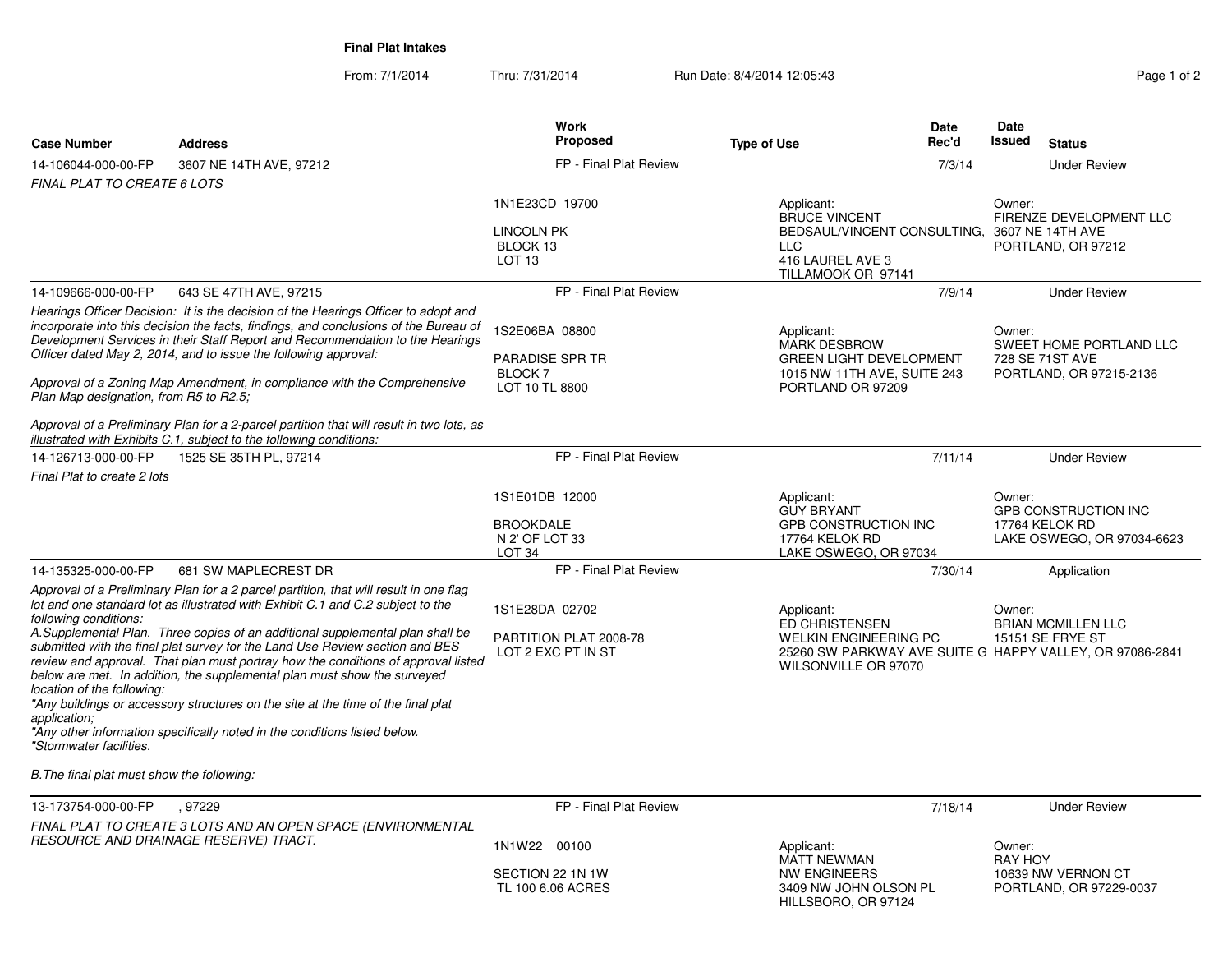**Final Plat Intakes**

From: 7/1/2014Thru: 7/31/2014 Run Date: 8/4/2014 12:05:43

| Page 2 of 2 |  |  |
|-------------|--|--|
|             |  |  |
|             |  |  |

| <b>Address</b>                                                      | Work<br>Proposed                       | <b>Type of Use</b>             | Date<br>Rec'd | Date<br>Issued                                                                                                       | <b>Status</b>                                                         |
|---------------------------------------------------------------------|----------------------------------------|--------------------------------|---------------|----------------------------------------------------------------------------------------------------------------------|-----------------------------------------------------------------------|
| 2512 SE 58TH AVE, 97206                                             | FP - Final Plat Review                 |                                | 7/18/14       |                                                                                                                      | <b>Under Review</b>                                                   |
| Final Plat to create 4 lots                                         |                                        |                                |               |                                                                                                                      |                                                                       |
|                                                                     | 1S2E07AA 06500                         | Applicant:<br>MIKE COYLE       |               | Owner:                                                                                                               | EVERETT CUSTOM HOMES INC                                              |
|                                                                     | SECTION 07 1S 2E<br>TL 6500 0.28 ACRES | <b>FASTER PERMITS</b>          |               |                                                                                                                      | 735 SW 158TH AVE #180<br>BEAVERTON, OR 97006-4952                     |
| 02113 SW MILITARY RD                                                | FP - Final Plat Review                 |                                | 7/11/14       |                                                                                                                      | <b>Under Review</b>                                                   |
| Final Plat to approve three standard lots and one open space tract. |                                        |                                |               |                                                                                                                      |                                                                       |
|                                                                     | 1S1E35BC 00600                         | Applicant:<br><b>MARK DANE</b> |               | Owner:                                                                                                               | ROBERT A BERSELLI                                                     |
|                                                                     | ABERNETHY HTS<br>INC 1/2 VAC ST LOT 27 |                                |               |                                                                                                                      | 02113 SW MILITARY RD<br>PORTLAND, OR 97219-8428                       |
|                                                                     |                                        |                                |               | Owner:                                                                                                               | SHIRLEY T BERSELLI<br>02113 SW MILITARY RD<br>PORTLAND, OR 97219-8428 |
|                                                                     |                                        |                                |               | 14334 NW EAGLERIDGE LANE<br>PORTLAND, OR 97229<br>MARK DANE PLANNING INC<br>13630 SW BUTNER RD<br>BEAVERTON OR 97005 |                                                                       |

**Total # of Final Plat intakes: 7**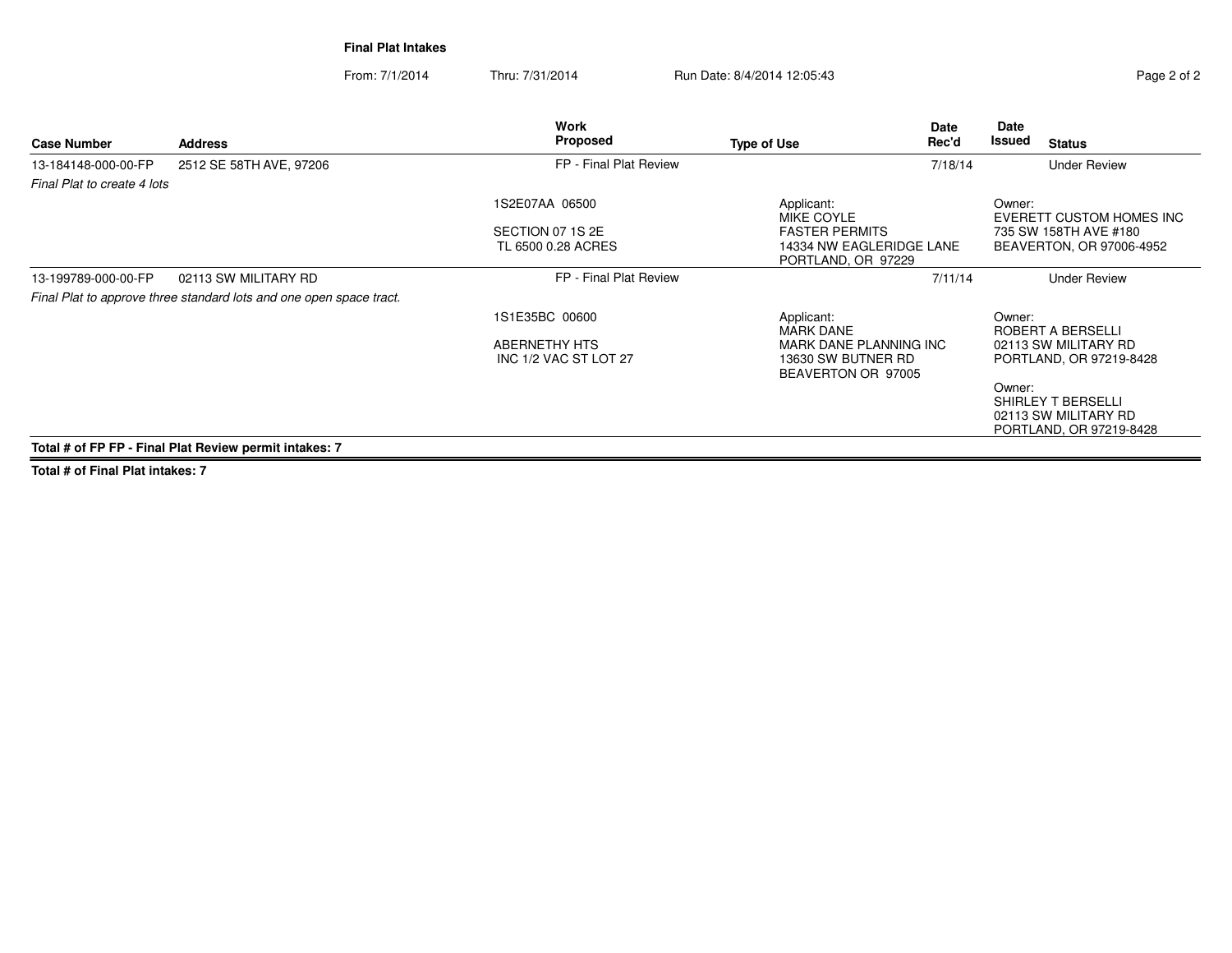| <b>Case Number</b>                                      | <b>Address</b>                                                                                                                                                   | Work<br>Proposed                                          | <b>Type of Use</b>                                                               | Date<br>Rec'd                                                                                                  | Date<br><b>Issued</b>        | <b>Status</b>                                                                               |
|---------------------------------------------------------|------------------------------------------------------------------------------------------------------------------------------------------------------------------|-----------------------------------------------------------|----------------------------------------------------------------------------------|----------------------------------------------------------------------------------------------------------------|------------------------------|---------------------------------------------------------------------------------------------|
| 14-177695-000-00-LU                                     | 4949 SW LANDING DR                                                                                                                                               | AD - Adjustment                                           | Type 2 procedure                                                                 | 7/1/14                                                                                                         |                              | Pending                                                                                     |
| Adjustment to the parking, and building length          |                                                                                                                                                                  |                                                           |                                                                                  |                                                                                                                |                              |                                                                                             |
|                                                         |                                                                                                                                                                  | 1S1E15BA 00601                                            | Applicant:<br><b>OMID NASERI</b>                                                 |                                                                                                                | Owner:<br><b>ADRIAN BOLY</b> |                                                                                             |
|                                                         |                                                                                                                                                                  | PARTITION PLAT 2003-77<br>LOT <sub>1</sub>                | <b>GBD ARCHITECTS</b><br>1120 NW COUCH ST STE 300<br>PORTLAND OR 97209           |                                                                                                                |                              | GRES LANDING INVESTORS, LLC<br>710 NW 14TH AVE<br>PORTLAND OR 97209                         |
|                                                         |                                                                                                                                                                  |                                                           |                                                                                  |                                                                                                                | Owner:                       | MACADAM LANDING<br><b>APARTMENTS LLC</b><br>710 NW 14TH AVE 2ND FLOOR<br>PORTLAND, OR 97209 |
| 14-177644-000-00-LU                                     | 3125 SW FAIRMOUNT BLVD, 97201                                                                                                                                    | AD - Adjustment                                           | Type 2 procedure                                                                 | 7/1/14                                                                                                         |                              | Pending                                                                                     |
|                                                         | R10s, new single dwelling and accessory dwelling (adu). adjustments requested                                                                                    |                                                           |                                                                                  |                                                                                                                |                              |                                                                                             |
| allow the adu to be located in front of the house.      | to increase max building coverage and garage location for the new house, and to                                                                                  | 1S1E16BA 02200                                            | Applicant:<br>Geoffrey Harker                                                    | Owner:<br>PRISCILLA M BERNARD                                                                                  |                              |                                                                                             |
|                                                         |                                                                                                                                                                  | <b>HESSLER HILLS</b><br>LOT 1 EXC PT IN ST                | Portland, OR 97209                                                               | Richard Brown Architect, AIA<br>0930 SW PALATINE HILL RD<br>239 NW 13th Avenue, Room 305<br>PORTLAND, OR 97219 |                              |                                                                                             |
|                                                         |                                                                                                                                                                  |                                                           |                                                                                  |                                                                                                                | Owner:                       | DAN G WIEDEN<br>0930 SW PALATINE HILL RD<br>PORTLAND, OR 97219                              |
| 14-177791-000-00-LU                                     |                                                                                                                                                                  | AD - Adjustment                                           | Type 2 procedure                                                                 | 7/1/14                                                                                                         |                              | Incomplete                                                                                  |
| recently approved 13-124339.                            | R2.5, requesting adjustment to increase maximum building coverage (50 percent)<br>for two lots -- using the corner lot provision for attached housing. Lots were |                                                           | Applicant:<br><b>KEVIN PARTAIN</b><br>223 NE 56TH AVE<br>PORTLAND, OR 97213-3705 |                                                                                                                | Owner:                       | RICHARD KASSEBAUM<br>16081 S MOORE RD<br>OREGON CITY, OR 97045-9340                         |
| 14-178513-000-00-LU                                     | 3608 E BURNSIDE ST, 97214                                                                                                                                        | AD - Adjustment                                           | Type 2 procedure                                                                 | 7/2/14                                                                                                         |                              | Incomplete                                                                                  |
|                                                         | Adjustment to address vehicle paving area on corner lot                                                                                                          |                                                           |                                                                                  |                                                                                                                |                              |                                                                                             |
|                                                         |                                                                                                                                                                  | 1N1E36DA 11500                                            | Applicant:<br><b>Todd ISELIN</b>                                                 |                                                                                                                | Owner:                       | MICHAEL E MCGINLEY                                                                          |
|                                                         |                                                                                                                                                                  | <b>LAURELHURST</b><br>BLOCK 86<br>LOT 1-3                 | <b>ISELIN ARCHITECTS</b><br>1307 Seventh St<br>Oregon City, OR 97045             |                                                                                                                |                              | 3608 E BURNSIDE ST<br>PORTLAND, OR 97214                                                    |
| 14-184898-000-00-LU<br>ADJUSTMENT FOR BUILDING COVERAGE | 5262 SW WESTWOOD VIEW                                                                                                                                            | AD - Adjustment                                           | Type 2 procedure                                                                 | 7/16/14                                                                                                        |                              | Incomplete                                                                                  |
|                                                         |                                                                                                                                                                  | 1S1E16AC 03001                                            | Applicant:<br><b>MIKE COYLE</b>                                                  |                                                                                                                | Owner:                       | TREECE & LAMBERT LLC                                                                        |
|                                                         |                                                                                                                                                                  | <b>TERWILLIGER HTS</b><br>BLOCK 14<br>LOT 18 EXC PT IN ST | <b>FASTER PERMITS</b><br>14334 NW EAGLERIDGE LANE<br>PORTLAND, OR 97229          |                                                                                                                |                              | 2905 SW 1ST AVE<br>PORTLAND, OR 97201                                                       |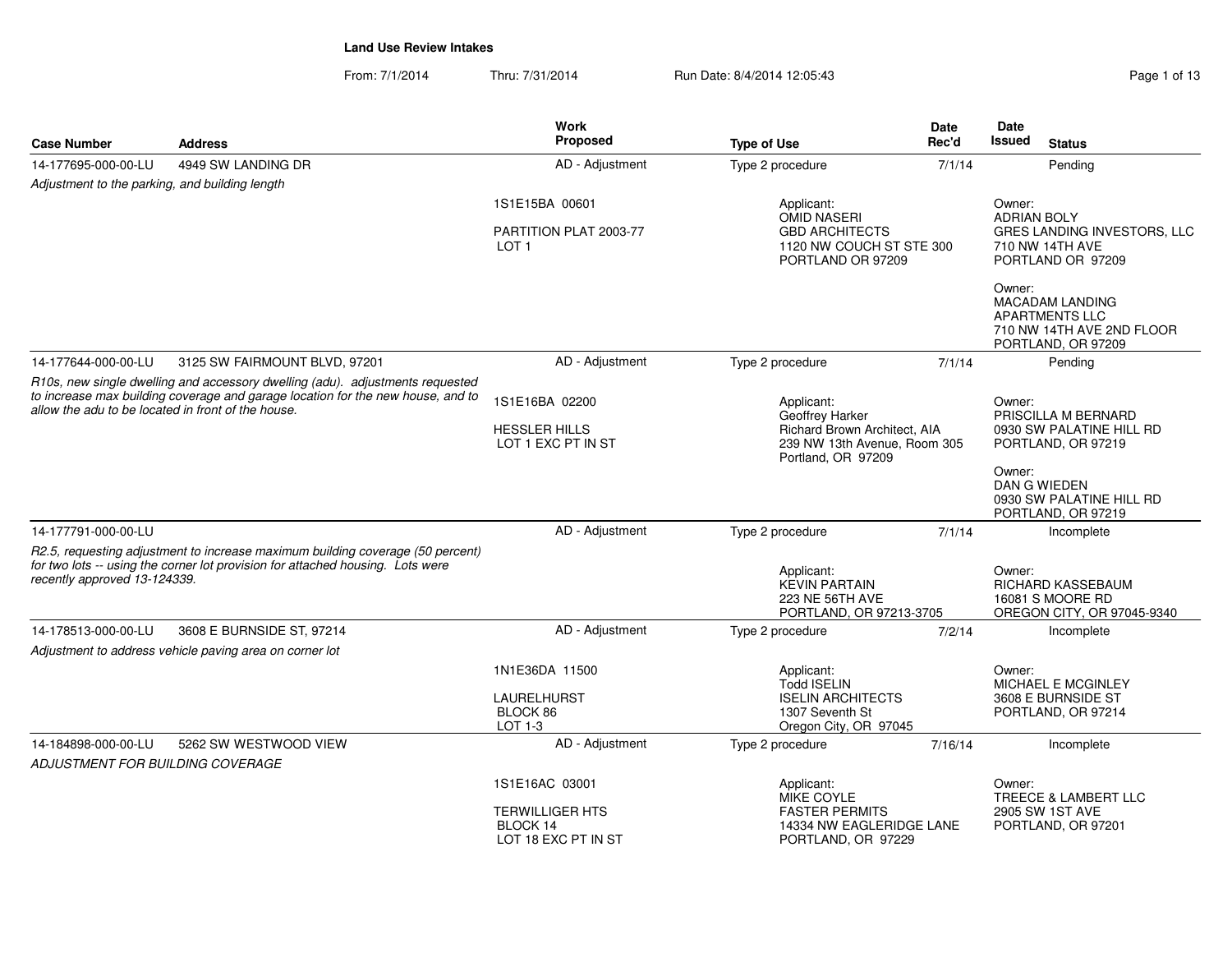| Page 2 of 13 |
|--------------|
|--------------|

| <b>Case Number</b>                            | <b>Address</b>                                                                                                                                             | <b>Work</b><br>Proposed                                                      | <b>Type of Use</b>                                                                                           | Date<br>Rec'd | Date<br>Issued<br><b>Status</b>                                                                                                                           |
|-----------------------------------------------|------------------------------------------------------------------------------------------------------------------------------------------------------------|------------------------------------------------------------------------------|--------------------------------------------------------------------------------------------------------------|---------------|-----------------------------------------------------------------------------------------------------------------------------------------------------------|
| 14-189700-000-00-LU                           | 2817 NE HAMBLET ST                                                                                                                                         | AD - Adjustment                                                              | Type 2 procedure                                                                                             | 7/25/14       | Pending                                                                                                                                                   |
| Adjustment to exceed max building coverage    |                                                                                                                                                            |                                                                              |                                                                                                              |               |                                                                                                                                                           |
|                                               |                                                                                                                                                            | 1N1E24CC 02801<br><b>ALAMEDA PARK</b><br>BLOCK 17<br>LOT 2 TL 2801           | Applicant:<br><b>Rich Farrington</b><br>415 N State Street, #134<br>Lake Oswego, OR 97034                    |               | Owner:<br><b>CRAIG H ERICSON</b><br>3515 NE ALAMEDA ST<br>PORTLAND, OR 97212-1807                                                                         |
| 14-191055-000-00-LU                           | 1125 SE CLATSOP ST - Unit A                                                                                                                                | AD - Adjustment                                                              | Type 2 procedure                                                                                             | 7/30/14       | Pending                                                                                                                                                   |
| Adjustment to the side setback to 0' from 5'. |                                                                                                                                                            |                                                                              |                                                                                                              |               |                                                                                                                                                           |
|                                               |                                                                                                                                                            | 1S1E26BA 11000                                                               | Applicant:<br>Mike Montgomery                                                                                |               | Owner:<br>AARON W MCGRATH                                                                                                                                 |
|                                               |                                                                                                                                                            | <b>SELLWOOD</b><br>BLOCK 45<br>LOT <sub>9</sub>                              | 5531 SW Buddington St<br>Portland, OR 97219                                                                  |               | 1125 SE CLATSOP ST<br>PORTLAND, OR 97202-7021                                                                                                             |
| 14-189733-000-00-LU                           | 6300 N LOMBARD ST, 97203                                                                                                                                   | AD - Adjustment                                                              | Type 2 procedure                                                                                             | 7/25/14       | Pendina                                                                                                                                                   |
|                                               | New development with adjustments to pedestrian pathway width, perimeter<br>parking lot setback, interior parking lot landscaping and loading requirements. | 1N1E07AC 14300<br><b>MCKENNA PK</b><br>BLOCK <sub>1</sub><br>LOT 20-23       | Applicant:<br><b>KENDRA HOWELL</b><br>DEACON DEVELOPMENT GROUP<br>901 NE GLISAN STREET<br>PORTLAND, OR 97232 |               | Owner:<br>JEFFREY ALTON<br>6435 N PRINCETON ST<br>PORTLAND, OR 97203-4047                                                                                 |
| 14-189687-000-00-LU                           | 7245 SW 53RD AVE, 97219                                                                                                                                    | AD - Adjustment                                                              | Type 2 procedure                                                                                             | 7/25/14       | Pendina                                                                                                                                                   |
| non-conforming side setback                   | AD to side setback regulations to build second story on existing house with                                                                                | 1S1E19AC 05400<br><b>KIRCANNO</b><br>BLOCK <sub>2</sub><br>LOT <sub>36</sub> |                                                                                                              |               | Owner:<br>ALEXANDER HARWOOD<br>7245 SW 53RD AVE<br>PORTLAND, OR 97219-1326<br>Owner:<br><b>SARA KARLIK</b><br>7245 SW 53RD AVE<br>PORTLAND, OR 97219-1326 |
|                                               | Total # of LU AD - Adjustment permit intakes: 9                                                                                                            |                                                                              |                                                                                                              |               |                                                                                                                                                           |
| 14-189680-000-00-LU                           | 708 NW 19TH AVE, 97209                                                                                                                                     | <b>CU</b> - Conditional Use                                                  | Type 2 procedure                                                                                             | 7/25/14       | Pending                                                                                                                                                   |
| antennas, concurrent Historic Resource Review | Verizon RF Facility: Modify existing facility: replace 3 antennas and add 3                                                                                | 1N1E33AC 06500<br><b>COUCHS ADD</b><br>BLOCK 176<br>LOT 2&3                  | Applicant:<br><b>JOE AHSING</b><br><b>VERIZON WIRELESS LLC</b><br>5430 NE 122ND AVE<br>PORTLAND OR 97230     |               | Owner:<br><b>WORTHINGTON LIMITED</b><br><b>PARTNERSHIP</b><br>3662 SW TUNNELWOOD ST<br>PORTLAND, OR 97221-4147                                            |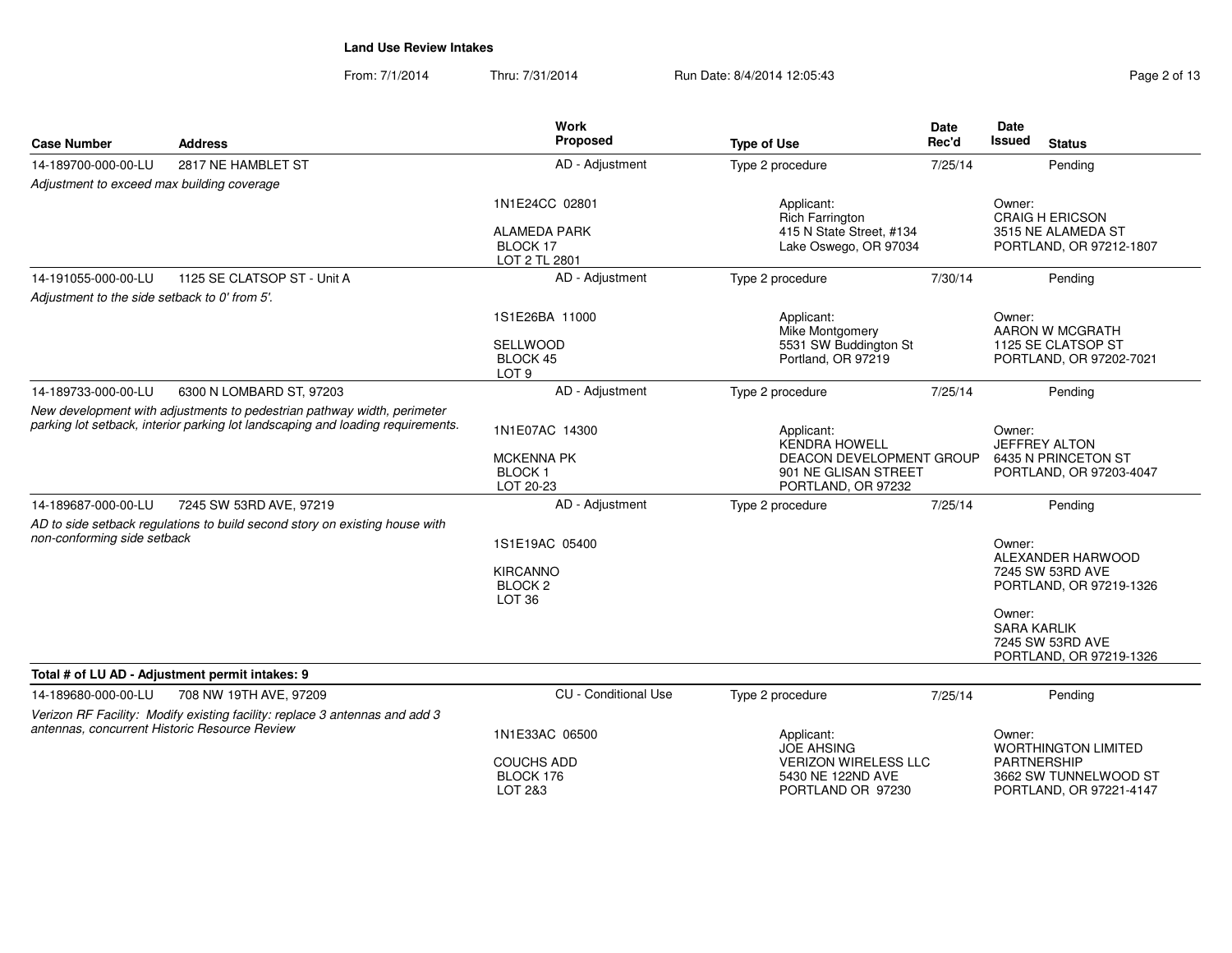| Page 3 of 13 |  |  |
|--------------|--|--|
|              |  |  |

| <b>Case Number</b>                                       | <b>Address</b>                                                                                                                                                                                                                                                                                                           | <b>Work</b><br><b>Proposed</b>                                                                                                                                                                                                                        | <b>Type of Use</b>                                                                                                             |                                                                                                                        | <b>Date</b><br>Rec'd                                                                                                                                      | Date<br>Issued            | <b>Status</b>                                                                |
|----------------------------------------------------------|--------------------------------------------------------------------------------------------------------------------------------------------------------------------------------------------------------------------------------------------------------------------------------------------------------------------------|-------------------------------------------------------------------------------------------------------------------------------------------------------------------------------------------------------------------------------------------------------|--------------------------------------------------------------------------------------------------------------------------------|------------------------------------------------------------------------------------------------------------------------|-----------------------------------------------------------------------------------------------------------------------------------------------------------|---------------------------|------------------------------------------------------------------------------|
| 14-179323-000-00-LU                                      | 6000 NE 80TH AVE, 97220                                                                                                                                                                                                                                                                                                  | <b>CU</b> - Conditional Use                                                                                                                                                                                                                           |                                                                                                                                | Type 3 procedure                                                                                                       | 7/3/14                                                                                                                                                    |                           | Incomplete                                                                   |
| <b>Expansion of a Detention Facility</b>                 |                                                                                                                                                                                                                                                                                                                          |                                                                                                                                                                                                                                                       |                                                                                                                                |                                                                                                                        |                                                                                                                                                           |                           |                                                                              |
|                                                          |                                                                                                                                                                                                                                                                                                                          | 1N2E17DA 01200<br>PROPCO INDUSTRIAL PARK<br>LOT 3 TL 1200                                                                                                                                                                                             |                                                                                                                                | Applicant:<br><b>TERRY AMUNDSON</b><br><b>WATERLEAF ARCHITECTURE</b><br>419 SW 11TH AVE SUITE 200<br>PORTLAND OR 97205 |                                                                                                                                                           | Owner:<br><b>RE-ENTRY</b> | NORTHWEST REGIONAL<br>6000 NE 80TH AVE<br>PORTLAND, OR 97218-2898            |
|                                                          |                                                                                                                                                                                                                                                                                                                          |                                                                                                                                                                                                                                                       |                                                                                                                                | Applicant:<br>Karen Lange<br><b>Waterleaf Architecture</b><br>419 SW 11TH AVENUE, STE. 200<br>PORTLAND OR              |                                                                                                                                                           | Owner:<br><b>CENTER</b>   | 6000 NE 80TH AVE<br>PORTLAND, OR 97218-2898                                  |
|                                                          | Total # of LU CU - Conditional Use permit intakes: 2                                                                                                                                                                                                                                                                     |                                                                                                                                                                                                                                                       |                                                                                                                                |                                                                                                                        |                                                                                                                                                           |                           |                                                                              |
| 14-177713-000-00-LU                                      | 1425 NE 7TH AVE, 97232                                                                                                                                                                                                                                                                                                   | DZ - Design Review                                                                                                                                                                                                                                    |                                                                                                                                | Type 2 procedure                                                                                                       | 7/1/14                                                                                                                                                    |                           | Incomplete                                                                   |
| impervious surface. NCU's apply.                         | Type II Design Review for facade upgrades for existing apartment building to<br>include new cement fiber lap siding in 2 widths, new vinyl windows, new and<br>relocated upper cement fiber belly band, new cement fiber window trim around all<br>windows, and replacement front-mounted metal balcony railings. No new | 1N1E35BB 00200<br><b>HOLLADAYS ADD</b><br>BLOCK 77<br>$LOT 1-8$<br>POTENTIAL ADDITIONAL TAX                                                                                                                                                           |                                                                                                                                | Applicant:<br><b>RYAN PADDOCK</b><br>J2 BUILDING CONSULTANTS INC<br>17 SW GIBBS ST<br>PORTLAND OREGON 97239            |                                                                                                                                                           | Owner:                    | <b>GM CORNERSTONE LLC</b><br>710 NW 14TH AVE 2ND FLOOR<br>PORTLAND, OR 97209 |
| 14-178965-000-00-LU                                      | 1131 SW MONTGOMERY ST, 97201                                                                                                                                                                                                                                                                                             | DZ - Design Review                                                                                                                                                                                                                                    |                                                                                                                                | Type 2 procedure                                                                                                       | 7/3/14                                                                                                                                                    |                           | Pendina                                                                      |
| Helen's Court Building at PSU).<br>work. T. Heron x37726 | Design Review to alter existing chimney at 1131 SW Montgomery Street (St.<br>7-25-14, Exempt from Design Review per 33.425.045.B. repair, maintenance and<br>replacement with comparable materials. See attached documents for scope of                                                                                  | 1S1E04AD 08800                                                                                                                                                                                                                                        | Applicant:<br><b>JAMES SCHMIDT</b><br>PORTLAND STATE UNIVERSITY<br>617 SW Montgomery Street<br>Suite 302<br>Portland, OR 97201 |                                                                                                                        |                                                                                                                                                           |                           |                                                                              |
| 14-179783-000-00-LU                                      | 607 SW 3RD AVE                                                                                                                                                                                                                                                                                                           | DZ - Design Review                                                                                                                                                                                                                                    |                                                                                                                                | Type 2 procedure                                                                                                       | 7/7/14                                                                                                                                                    |                           | Pending                                                                      |
| Storefront remodel                                       |                                                                                                                                                                                                                                                                                                                          | 1S1E03BA 07300A1<br>Applicant:<br><b>KYLE RODRIGUES</b><br><b>PORTLAND</b><br>THE ROMMEL ARCHITECTURAL<br>BLOCK 49<br><b>PARTNERSHIP</b><br>$LOT 1-8$<br>1200 NW NAITO PRKWAY STE 550<br>SEE NON TAX ACCNT R246084 (R667705850)<br>PORTLAND, OR 97209 |                                                                                                                                | Owner:<br>Owner:                                                                                                       | PORTLAND CITY OF(LEASED<br>1120 SW 5TH AVE #1204<br>PORTLAND, OR 97204-1932<br><b>DANA TAYLOR</b><br>PERFECT PIZZA COMPANY<br>9460 SW WILSONVILLE RD #100 |                           |                                                                              |
|                                                          |                                                                                                                                                                                                                                                                                                                          |                                                                                                                                                                                                                                                       |                                                                                                                                |                                                                                                                        |                                                                                                                                                           |                           | WILSONVILLE, OR 97070                                                        |
| 14-181248-000-00-LU                                      | 1319 NW 22ND AVE, 97210                                                                                                                                                                                                                                                                                                  | DZ - Design Review                                                                                                                                                                                                                                    |                                                                                                                                | Type 2 procedure                                                                                                       | 7/9/14                                                                                                                                                    |                           | Pending                                                                      |
|                                                          | Design review for window replacement on three buildings. Replacing all the<br>windows, no change to openings. DESIGN REVIEW IS NOT REQUIRED.<br>PROPOSAL CAN USE COMMUNITY DESIGN STANDARDS.                                                                                                                             | 1N1E33BA 07000<br><b>COUCHS ADD</b><br>LOT 2-8 BLOCK 307<br>E 1/2 OF LOT 9 BLOCK 307                                                                                                                                                                  |                                                                                                                                | Applicant:<br><b>SCOTT INMAN</b><br><b>HENDERSON &amp; DAUGHTER</b><br>11819 A NE HWY 99<br>VANCOUVER, WA 98686        |                                                                                                                                                           | Owner:                    | 2230 NW PETTYGROVE LLC<br>901 NE GLISAN ST<br>PORTLAND, OR 97232-2730        |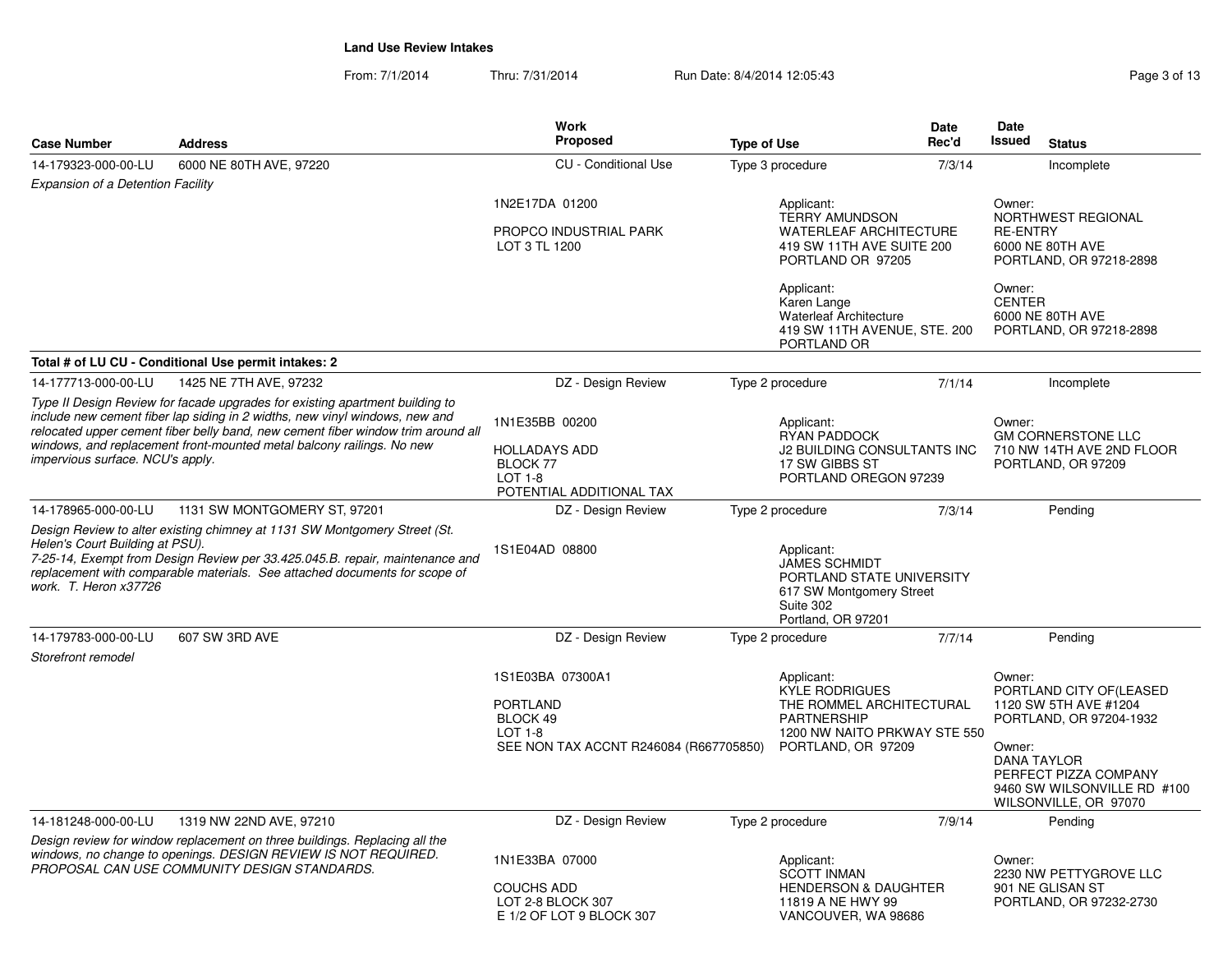| <b>Case Number</b>                                                                                                                                                                                                                                                                          | <b>Address</b>                                                    | <b>Work</b><br>Proposed                                                                | <b>Type of Use</b>                                                                                                          | Date<br>Rec'd |                                                                                   |  |
|---------------------------------------------------------------------------------------------------------------------------------------------------------------------------------------------------------------------------------------------------------------------------------------------|-------------------------------------------------------------------|----------------------------------------------------------------------------------------|-----------------------------------------------------------------------------------------------------------------------------|---------------|-----------------------------------------------------------------------------------|--|
| 14-182276-000-00-LU                                                                                                                                                                                                                                                                         | 1022 SW SALMON ST, 97205                                          | DZ - Design Review                                                                     | Type 2 procedure                                                                                                            | 7/10/14       | Incomplete                                                                        |  |
| <b>New Awning</b>                                                                                                                                                                                                                                                                           |                                                                   |                                                                                        |                                                                                                                             |               |                                                                                   |  |
|                                                                                                                                                                                                                                                                                             |                                                                   | 1S1E04AA 02700                                                                         | Applicant:<br><b>Steve MARCY</b>                                                                                            |               | Owner:<br>1022 SW SALMON LLC                                                      |  |
|                                                                                                                                                                                                                                                                                             |                                                                   | <b>PORTLAND</b><br>BLOCK 248<br>LOT 7&8                                                | 2728 NW Nela<br>Portland, OR 97210                                                                                          |               | 1121 SW SALMON ST<br>PORTLAND, OR 97205                                           |  |
| 14-182522-000-00-LU                                                                                                                                                                                                                                                                         | .97212                                                            | DZ - Design Review                                                                     | Type 2 procedure                                                                                                            | 7/11/14       | Pending                                                                           |  |
|                                                                                                                                                                                                                                                                                             | Design review of new single family dwelling and ADU on vacant lot |                                                                                        |                                                                                                                             |               |                                                                                   |  |
|                                                                                                                                                                                                                                                                                             |                                                                   | 1N1E27DD 04700                                                                         | Applicant:<br><b>COLLIN R MAZZA</b>                                                                                         |               | Owner:<br><b>COLLIN R MAZZA</b>                                                   |  |
|                                                                                                                                                                                                                                                                                             |                                                                   | <b>ALBINA</b><br>BLOCK <sub>21</sub><br>E 1/2 OF S 1/2 OF LOT 7                        | 503 NE BRAZEE ST<br>PORTLAND, OR 97212                                                                                      |               | 503 NE BRAZEE ST<br>PORTLAND, OR 97212                                            |  |
|                                                                                                                                                                                                                                                                                             |                                                                   |                                                                                        | Applicant:<br><b>CELIA BEAUCHAMP</b><br>3039 N WILLIAMS #D<br>PORTALND OREGON 97227                                         |               | Owner:<br><b>CELIA BEAUCHAMP</b><br>3039 N WILLIAMS #D<br>PORTALND OREGON 97227   |  |
| 14-182663-000-00-LU                                                                                                                                                                                                                                                                         | 851 SW 6TH AVE, 97205                                             | DZ - Design Review                                                                     | Type 2 procedure                                                                                                            | 7/11/14       | Pending                                                                           |  |
|                                                                                                                                                                                                                                                                                             |                                                                   | 1S1E03BB 02200<br><b>PORTLAND</b><br>BLOCK 180                                         | Applicant:<br><b>MELISSA HAYDEN</b><br>SECURITY SIGNS INC<br>2424 SE Holgate Blvd                                           |               | Owner:<br>HARSCH INVESTMENT REALTY<br>1121 SW SALMON ST<br>PORTLAND, OR 97205     |  |
|                                                                                                                                                                                                                                                                                             |                                                                   | LOT 3-6                                                                                | Portland OR 97202                                                                                                           |               |                                                                                   |  |
| 14-183650-000-00-LU                                                                                                                                                                                                                                                                         | 1417 NW FLANDERS ST, 97209                                        | DZ - Design Review                                                                     | Type 2 procedure                                                                                                            | 7/14/14       | Pending                                                                           |  |
|                                                                                                                                                                                                                                                                                             |                                                                   | 1N1E33DA 01800<br><b>COUCHS ADD</b><br>BLOCK 98<br>LOT 1-4                             | Applicant:<br><b>SARA RUZOMBERKA</b><br>SCOTTIEDWARDS ARCHITECTURI 2839 SW 2ND AVE<br>2525 E BURNSIDE<br>PORTLAND, OR 97214 |               | Owner:<br><b>ND FLANDERS LLC</b><br>PORTLAND, OR 97201-4711                       |  |
| 14-186051-000-00-LU                                                                                                                                                                                                                                                                         | 124 SE 11TH AVE, 97214                                            | DZ - Design Review                                                                     | Type 2 procedure                                                                                                            | 7/18/14       | Incomplete                                                                        |  |
| Adding two man doors and replacing two overhead doors with new overhead<br>doors in existing warehouse. New concrete walkway from south door to sidewalk,<br>new concrete ramp to west door, new west facade light fixture. Revocable Permit<br>applied for with PBOT. NCU's not triggered. |                                                                   | 1N1E35CD 03400<br><b>EAST PORTLAND</b><br>BLOCK 238<br>LOT 3&4<br>W 33 1/3' OF LOT 5&6 | Applicant:<br><b>DAMIAN LOBATO</b><br>25 NW 23RD PL STE 6<br>PORTLAND, OR 97210                                             |               | Owner:<br><b>LASKO PROPERTIES LLC</b><br>110 N PAGE ST<br>PORTLAND, OR 97227-1909 |  |
| 14-186061-000-00-LU                                                                                                                                                                                                                                                                         | 1417 SW 10TH AVE, 97201                                           | DZ - Design Review                                                                     | Type 2 procedure                                                                                                            | 7/18/14       | Incomplete                                                                        |  |
|                                                                                                                                                                                                                                                                                             | Design review to remove existing front canopy from Ongford Apts.  |                                                                                        |                                                                                                                             |               |                                                                                   |  |
|                                                                                                                                                                                                                                                                                             |                                                                   | 1S1E04AD 02500                                                                         | Applicant:                                                                                                                  |               | Owner:                                                                            |  |
|                                                                                                                                                                                                                                                                                             |                                                                   | <b>PORTLAND</b><br>BLOCK 244<br>LOT 1&2<br>E 25' OF LOT 7&8                            | <b>RAY GLUR</b><br><b>GBD Architects</b><br>1120 NW Couch Street, #300<br>Portland, OR 97209                                |               | <b>H&amp;A REALTY LLC</b><br>1121 SW SALMON ST #500<br>PORTLAND, OR 97205         |  |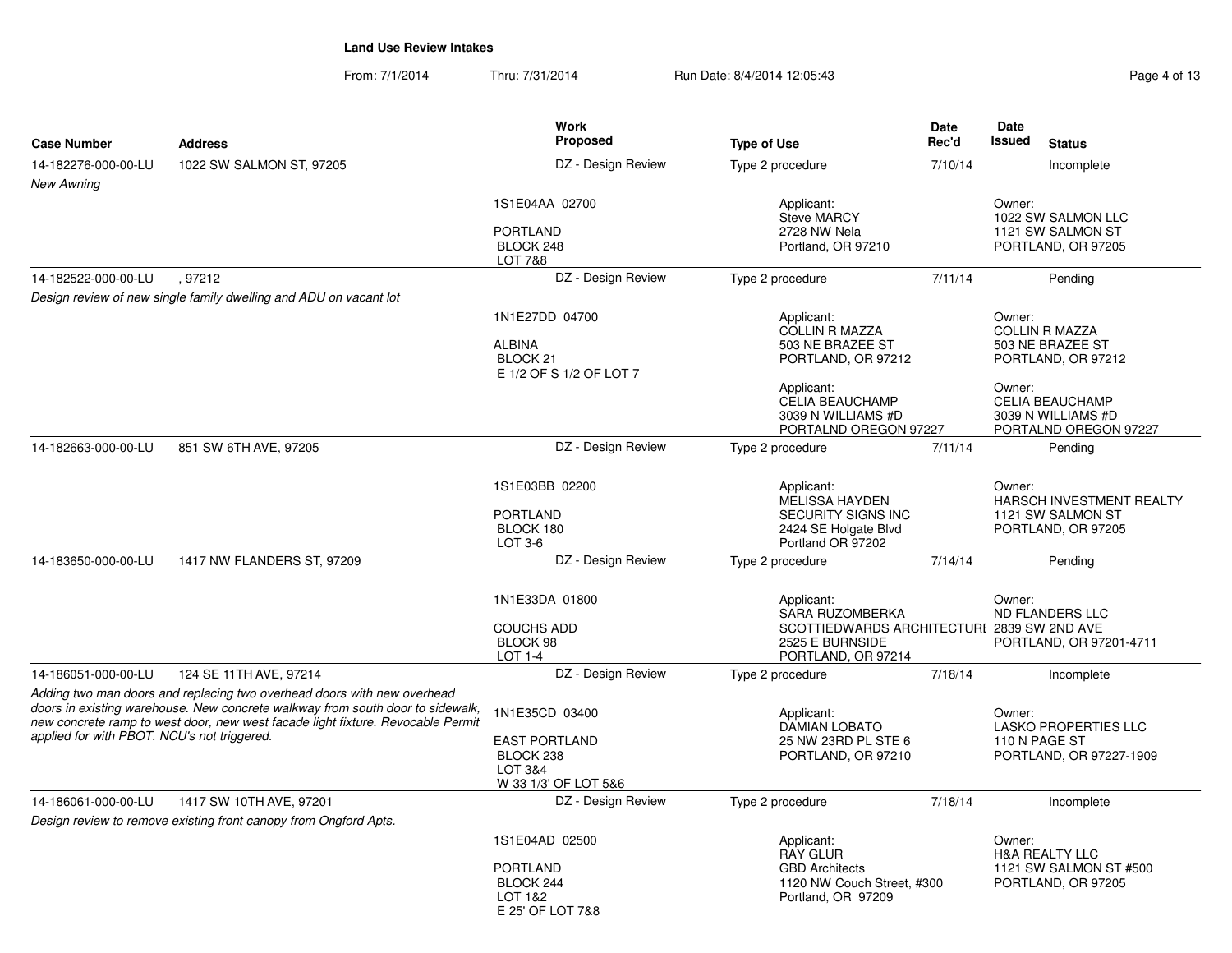| <b>Case Number</b>               | <b>Address</b>                                                                                          | <b>Work</b><br>Proposed                                                                                                                                                      | <b>Type of Use</b>                                                                                           | <b>Date</b><br>Rec'd | <b>Date</b><br><b>Issued</b>                                                                         | <b>Status</b>                                                      |
|----------------------------------|---------------------------------------------------------------------------------------------------------|------------------------------------------------------------------------------------------------------------------------------------------------------------------------------|--------------------------------------------------------------------------------------------------------------|----------------------|------------------------------------------------------------------------------------------------------|--------------------------------------------------------------------|
| 14-186069-000-00-LU              | 421 SW OAK ST, 97204                                                                                    | DZ - Design Review                                                                                                                                                           | Type 2 procedure                                                                                             | 7/18/14              |                                                                                                      | Incomplete                                                         |
|                                  |                                                                                                         | 1N1E34CD 03000<br>Applicant:<br>Craig Davis<br><b>PORTLAND</b><br><b>GBD Architects</b><br><b>BLOCK 66 LOT 1&amp;2</b><br>1120 NW COUCH ST. #300<br>PORTLAND OR 97209<br>7&8 |                                                                                                              |                      | Owner:<br><b>G&amp;I VII LINCOLN BUILDING LP</b><br>220 E 42ND ST 27TH FL<br>NEW YORK, NY 10017-5819 |                                                                    |
| 14-188210-000-00-LU              | 1912 SW 6TH AVE, 97201                                                                                  | DZ - Design Review                                                                                                                                                           | Type 2 procedure                                                                                             | 7/23/14              |                                                                                                      | Pending                                                            |
| Design review for RF facility    |                                                                                                         |                                                                                                                                                                              |                                                                                                              |                      |                                                                                                      |                                                                    |
|                                  |                                                                                                         | 1S1E04DA 00500<br><b>PORTLAND</b><br>BLOCK 159<br>LOT 1&2&5-8<br>N 27 1/2' OF LOT 3                                                                                          | Applicant:<br><b>STEVEN TOPP</b><br>12566 SW BRIDGEVIEW CT<br><b>TIGARD OR 97223</b>                         |                      | Owner:<br><b>EDUC</b><br><b>PO BOX 751</b>                                                           | OREGON STATE OF(BD HIGHER<br>PORTLAND, OR 97207-0751               |
|                                  |                                                                                                         |                                                                                                                                                                              |                                                                                                              |                      | Owner:<br><b>PO BOX 751</b>                                                                          | <b>CAMPUS PLANNING OFFICE</b><br>PORTLAND, OR 97207-0751           |
| 14-190810-000-00-LU              | 2201 LLOYD CENTER                                                                                       | DZ - Design Review                                                                                                                                                           | Type 2 procedure                                                                                             | 7/29/14              |                                                                                                      | Pending                                                            |
| 2 new signs at Lloyd Center Mall |                                                                                                         |                                                                                                                                                                              |                                                                                                              |                      |                                                                                                      |                                                                    |
|                                  |                                                                                                         | 1N1E35BA 00101<br>PARTITION PLAT 1999-146<br>LOT <sub>1</sub>                                                                                                                | Applicant:<br><b>JESSICA KOSMAS</b><br><b>RAMSAY SIGNS INC.</b><br>9160 SE 74TH AVENUE<br>PORTLAND, OR 97206 |                      | Owner:                                                                                               | CAPREF LLOYD CENTER LLC<br>2201 LLOYD CENTER<br>PORTLAND, OR 97232 |
|                                  | Total # of LU DZ - Design Review permit intakes: 13                                                     |                                                                                                                                                                              |                                                                                                              |                      |                                                                                                      |                                                                    |
| 14-191762-000-00-LU              | 10000 SE PINE AVE, 97216<br>Design review for monument sign with modification to allow monument sign on | DZM - Design Review w/<br>Modifications                                                                                                                                      | Type 2 procedure                                                                                             | 7/31/14              |                                                                                                      | Pending                                                            |
| non-arterial street.             |                                                                                                         | 1N2E33DD 05700                                                                                                                                                               | Applicant:<br><b>DAN GLENNON</b><br>4106 NE 32ND PL<br>PORTLAND OR 97211                                     |                      | Owner:                                                                                               | <b>HALL FAMILY L L C</b><br>10000 SE PINE ST<br>PORTLAND, OR 97216 |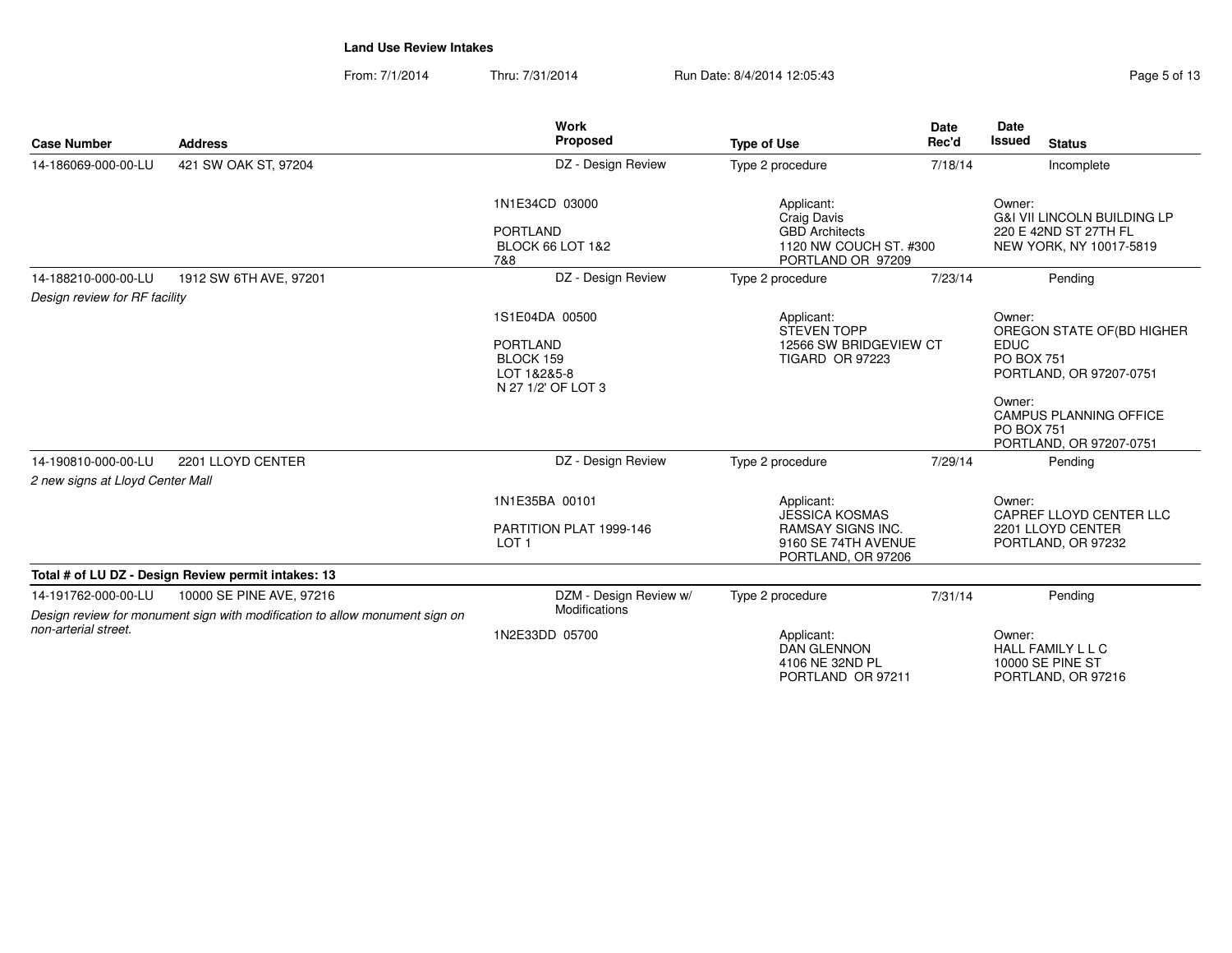| <b>Case Number</b>  | <b>Address</b>                                                                                                                                                                                                                                  | Work<br>Proposed                                                          | <b>Type of Use</b>                                                                                   | <b>Date</b><br>Rec'd | Date<br>Issued                                           | <b>Status</b>                                                                                                                                                                                                   |
|---------------------|-------------------------------------------------------------------------------------------------------------------------------------------------------------------------------------------------------------------------------------------------|---------------------------------------------------------------------------|------------------------------------------------------------------------------------------------------|----------------------|----------------------------------------------------------|-----------------------------------------------------------------------------------------------------------------------------------------------------------------------------------------------------------------|
| 14-175290-000-00-LU | 2600 SW MOODY AVE, 97201                                                                                                                                                                                                                        | DZM - Design Review w/                                                    | Type 2 procedure                                                                                     | 7/10/14              |                                                          | Pending                                                                                                                                                                                                         |
|                     | Design Review for reconfiguring entrance of parking lot and adding pedestrian<br>walkway and modification to perimeter parking lot landscaping                                                                                                  | Modifications<br>1S1E03DC 00500<br>SECTION 03 1S 1E<br>TL 500 5.59 ACRES  | Applicant:<br><b>GEORGE HAGER</b><br><b>SERA ARCHITECTS</b><br>338 NW FIFTH AVE<br>PORTLAND OR 97209 |                      | Owner:<br>Roger Cole<br>Construction<br>Owner:<br>Owner: | <b>OHSU Facilities Management &amp;</b><br>3310 SW US Veterans Hospital<br>Road (Mail Code: PP110)<br>Portland, OR 97239-2940<br><b>OREGON HEALTH</b><br>3181 SW SAM JACKSON PARK RD<br>PORTLAND, OR 97239-3011 |
|                     |                                                                                                                                                                                                                                                 |                                                                           |                                                                                                      |                      | <b>SCIENCE</b><br>Owner:<br><b>UNIVERSITY</b>            | 3181 SW SAM JACKSON PARK RD<br>PORTLAND, OR 97239-3011<br>3181 SW SAM JACKSON PARK RD<br>PORTLAND, OR 97239-3011                                                                                                |
| 14-190042-000-00-LU | 1517 SW TAYLOR ST, 97205                                                                                                                                                                                                                        | DZM - Design Review w/                                                    | Type 3 procedure                                                                                     | 7/28/14              |                                                          | Pending                                                                                                                                                                                                         |
|                     | Design Review for 6-story apartment building (121 units with basement parking)<br>and Retail Use on Ground Floor and two modifications                                                                                                          | Modifications<br>1N1E33DC 03800<br><b>PORTLAND</b><br>LOT 3-6 BLOCK 318   | Applicant:<br>KURT SCHULTZ<br><b>SERA DESIGN</b><br>338 NW 5th AVENUE<br>PORTLAND OREGON 97209       |                      | Owner:                                                   | LANGLEY OPC MANAGER LLC<br>1211 SW 5TH AVE #2230<br>PORTLAND, OR 97204                                                                                                                                          |
| 14-185350-000-00-LU | 312 NE 102ND AVE, 97220                                                                                                                                                                                                                         | DZM - Design Review w/                                                    | Type 3 procedure                                                                                     | 7/17/14              |                                                          | Pending                                                                                                                                                                                                         |
|                     | Design Review with Modifications for new 62-unit apartment building w/ground<br>floor retail. Modifications requested to Ground Floor Active Use, Loading Space<br>size, Parking Area landscaping, Main Entry orientation. See EA 13-186266 PC. | Modifications<br>1N2E34CB 09000<br>SECTION 34 1N 2E<br>TL 9000 0.13 ACRES | Applicant:<br>RICARDO RINKEVICH<br>ARDesign<br>4810 SW LOWELL CT<br>PORTLAND, OR 97221               |                      | Owner:                                                   | CENTURY 18 LLC<br>3570 SW RIVER PKWY #2307<br>PORTLAND, OR 97239-4548                                                                                                                                           |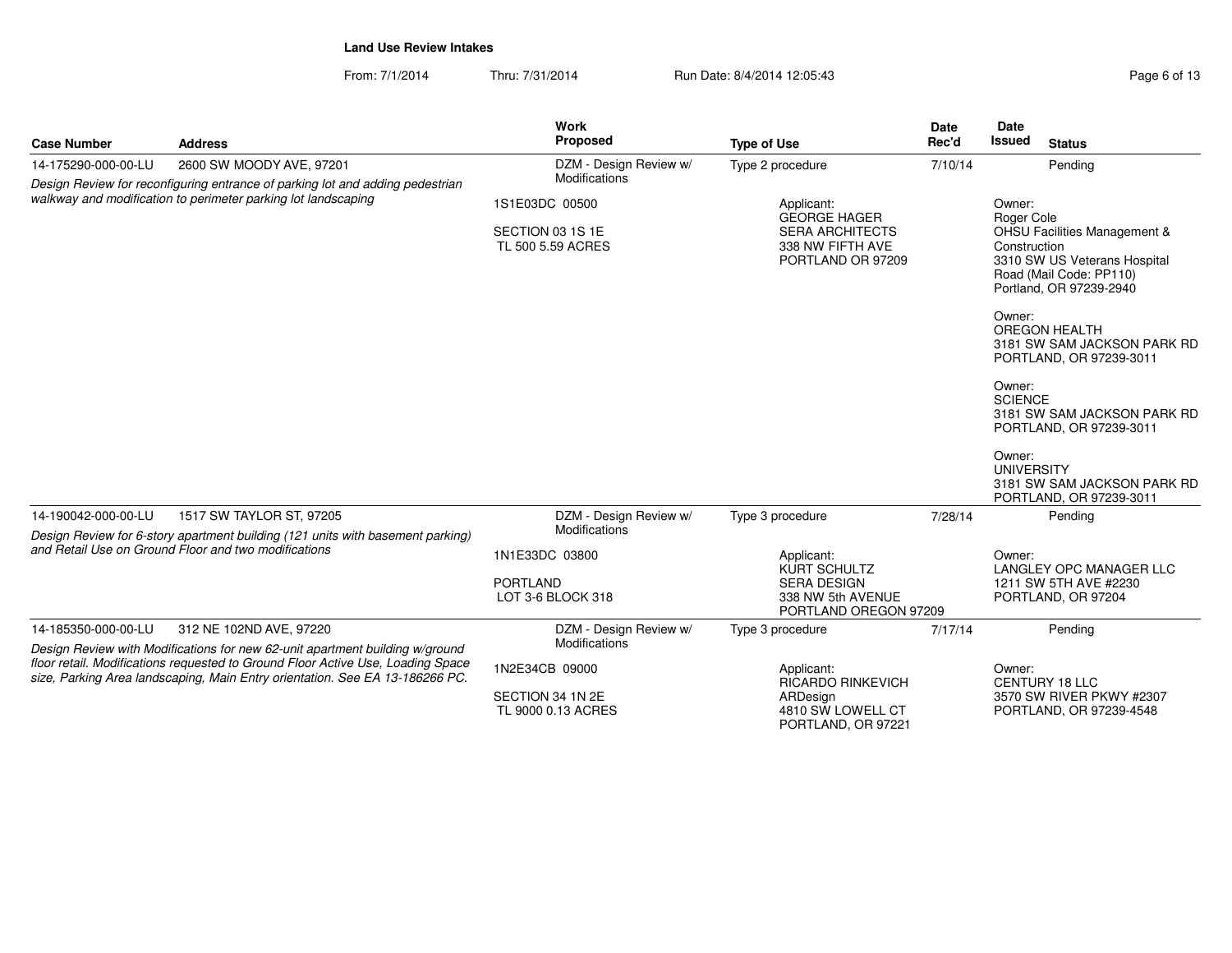| Page 7 of |  |  |
|-----------|--|--|
|           |  |  |

| <b>Case Number</b>             | <b>Address</b>                                                                                         | Work<br><b>Proposed</b>                                                                  | <b>Type of Use</b>                                                                                                                                                                           | Date<br>Rec'd | <b>Date</b><br>Issued<br><b>Status</b>                                                                                                                                                                     |
|--------------------------------|--------------------------------------------------------------------------------------------------------|------------------------------------------------------------------------------------------|----------------------------------------------------------------------------------------------------------------------------------------------------------------------------------------------|---------------|------------------------------------------------------------------------------------------------------------------------------------------------------------------------------------------------------------|
| 14-190952-000-00-LU            | 60 NW DAVIS ST, 97209                                                                                  | DZM - Design Review w/<br>Modifications                                                  | Type 3 procedure                                                                                                                                                                             | 7/29/14       | Application                                                                                                                                                                                                |
|                                |                                                                                                        | 1N1E34DB 00200<br><b>COUCHS ADD</b><br>BLOCK <sub>8</sub><br>LOT 5&8<br>6&7 EXC PT IN ST | Applicant:<br><b>JENNY JENKINS</b><br>ANKROM MOISAN ARCHITECTS<br>PORTLAND, OR 97209<br>Applicant:<br><b>JILL SHERMAN</b><br><b>GERDING EDLEN</b><br>1477 NW EVERETT ST<br>PORTLAND OR 97209 |               | Owner:<br>PORTLAND CITY OF(PDC<br>222 NW 5TH AVE<br>6720 SW MACADAM AVE, STE 100 PORTLAND, OR 97209-3812                                                                                                   |
|                                | Total # of LU DZM - Design Review w/ Modifications permit intakes: 5                                   |                                                                                          |                                                                                                                                                                                              |               |                                                                                                                                                                                                            |
| 14-185074-000-00-LU            | <b>RIGHT OF WAY</b>                                                                                    | <b>EN</b> - Environmental Review                                                         | Type 2 procedure                                                                                                                                                                             | 7/16/14       | Pending                                                                                                                                                                                                    |
| EN review for ROW improvements |                                                                                                        |                                                                                          | Applicant:<br>Andrew Aebi<br>PBOT<br>1120 SW 5th Avenue, Ste 800<br>Portland, OR 97204                                                                                                       |               |                                                                                                                                                                                                            |
|                                | Total # of LU EN - Environmental Review permit intakes: 1                                              |                                                                                          |                                                                                                                                                                                              |               |                                                                                                                                                                                                            |
| 14-184450-000-00-LU            | 4850 SW MACADAM AVE, 97201<br>CSdg, greenway review for new multidwelling residential project, two new | GW - Greenway                                                                            | Type 2 procedure                                                                                                                                                                             | 7/16/14       | Pending                                                                                                                                                                                                    |
| building, below grade parking. |                                                                                                        | 1S1E15BA 00500<br>SECTION 15 1S 1E<br>TL 500 1.20 ACRES                                  | Applicant:<br><b>KEITH FUGATE</b><br><b>SERA ARCHITECTS</b><br>338 SW 5TH AVE<br>PORTLAND, OR 97209                                                                                          |               | Owner:<br><b>LEE NOVAK</b><br>FORE PROPERTY COMPANY<br>1741 VILLAGE CENTER CIRCLE<br>LAS VEGAS NV 89134<br>Owner:<br><b>MACADAM AVENUE PROPERTIES</b><br><b>LLC</b><br>PO BOX 87970<br>VANCOUVER, WA 98687 |
|                                | Total # of LU GW - Greenway permit intakes: 1                                                          |                                                                                          |                                                                                                                                                                                              |               |                                                                                                                                                                                                            |
| 14-184808-000-00-LU            | 3124 NE 15TH AVE, 97212                                                                                | HR - Historic Resource<br>Review                                                         | Type 1 procedure new                                                                                                                                                                         | 7/16/14       | Pending                                                                                                                                                                                                    |
|                                |                                                                                                        | 1N1E26AB 12000<br><b>IRVINGTON</b><br>BLOCK 58<br>LOT <sub>13</sub>                      | Applicant:<br><b>LAURA MIGLIORI</b><br>812 NW 17TH AVE<br>PORTLAND OR 97209                                                                                                                  |               | Owner:<br>ANNE M COTLEUR<br>3124 NE 15TH AVE<br>PORTLAND, OR 97212-2301                                                                                                                                    |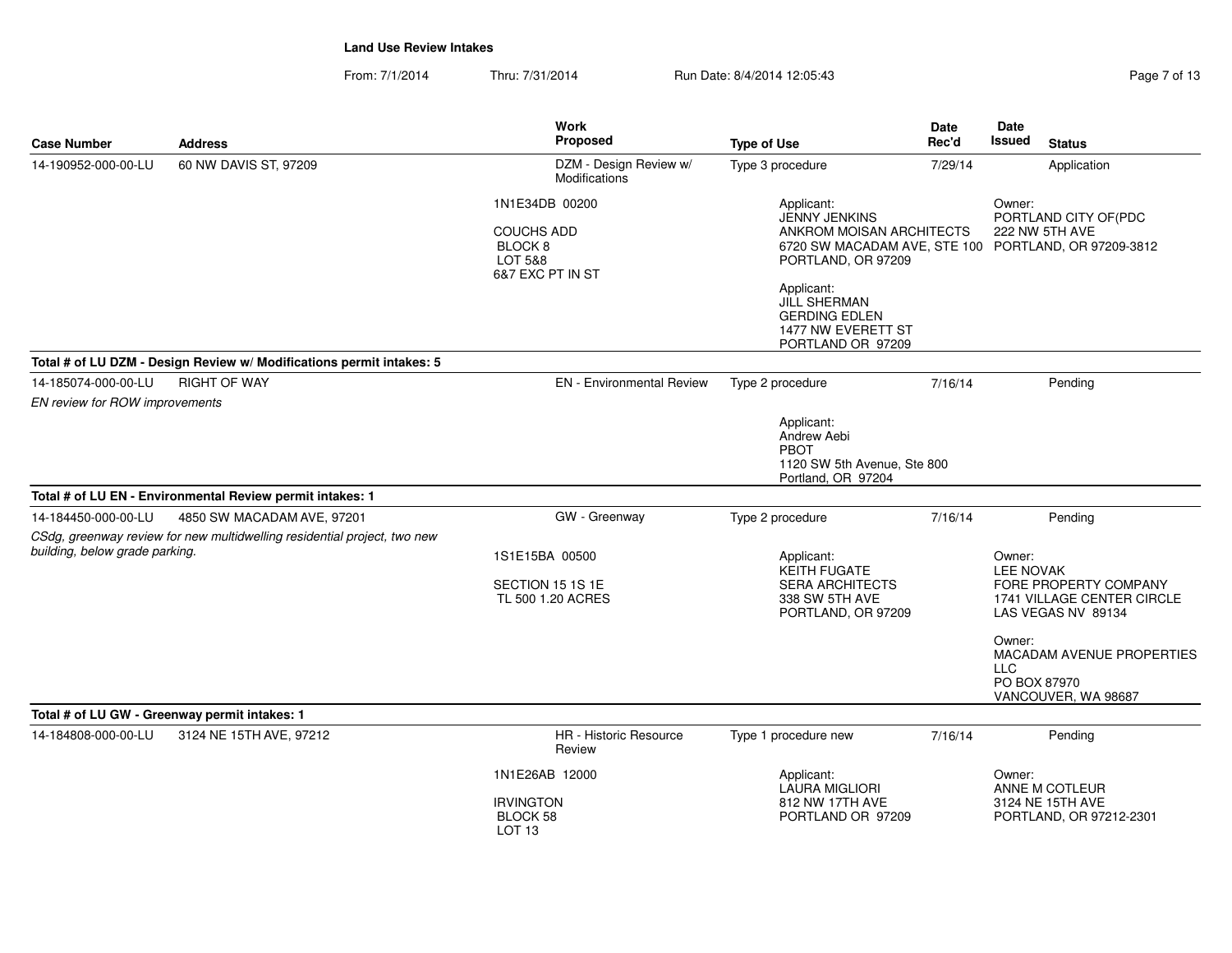| <b>Case Number</b>                    | <b>Address</b>                                                                          | <b>Work</b><br>Proposed                                                                            | <b>Type of Use</b>                                                       | <b>Date</b><br>Rec'd | Date<br><b>Issued</b><br><b>Status</b>                        |
|---------------------------------------|-----------------------------------------------------------------------------------------|----------------------------------------------------------------------------------------------------|--------------------------------------------------------------------------|----------------------|---------------------------------------------------------------|
| 14-189501-000-00-LU                   | 2523 NE 25TH AVE, 97212<br>TO REPLACE GARAGE DOOR, MAN DOOR IN GARAGE, WIDOW AND        | HR - Historic Resource<br>Review                                                                   | Type 1 procedure new                                                     | 7/25/14              | Pending                                                       |
| <b>RESOTORE TO ORIGONAL CONDITION</b> |                                                                                         | 1N1E25CB 03700                                                                                     | Applicant:<br><b>KEN WIESLER</b>                                         |                      | Owner:<br><b>JOHN DAVENPORT</b>                               |
|                                       |                                                                                         | <b>BRAZEE ST ADD</b><br>BLOCK <sub>1</sub><br>LOT 11&12                                            | 324 NE 24TH AV<br>PORTLAND, OR 97232                                     |                      | 2523 NE 25TH AVE<br>PORTLAND, OR 97212                        |
| 14-179267-000-00-LU                   | 2135 NE 26TH AVE, 97212                                                                 | HR - Historic Resource                                                                             | Type 1 procedure new                                                     | 7/3/14               | Pending                                                       |
| Replacing windows that have rotted.   |                                                                                         | Review                                                                                             |                                                                          |                      |                                                               |
|                                       |                                                                                         | 1N1E25CB 17000                                                                                     | Applicant:<br>Sarah Fernandez                                            |                      | Owner:<br><b>G KENNETH SHIROISHI</b>                          |
|                                       |                                                                                         | <b>EAST IRVINGTON</b><br>BLOCK <sub>2</sub><br>LOT <sub>6</sub>                                    | Hammer and Hand<br>1020 SE HARRISON ST.<br>PORTLAND OR                   |                      | 2135 NE 26TH AVE<br>PORTLAND, OR 97212                        |
| 14-190462-000-00-LU                   | 604 NW 23RD AVE, 97210<br>REPLACMENT OF AN EXISTING STAIRWAY AND WALKWAY. See Comments. | HR - Historic Resource<br>Review                                                                   | Type 1x procedure                                                        | 7/29/14              | Pending                                                       |
|                                       |                                                                                         | 1N1E33BC 03200                                                                                     | Applicant:<br><b>ERIC GAMER</b>                                          |                      | Owner:<br><b>LEONARD PEARLMAN</b>                             |
|                                       |                                                                                         | KINGS 2ND ADD<br>BLOCK 12<br>LOT 17 EXC N 29' OF W 50' & LOT 18                                    | ERIC R GAMER DESIGN<br>3305 NE 59TH AVE<br>PORTLAND OR 97213             |                      | UBEHO INVESTMENT CO. LLC<br>PO BOX 3916<br>PORTLAND, OR 97208 |
| 14-190075-000-00-LU                   | 319 SW WASHINGTON ST, 97204                                                             | <b>HR</b> - Historic Resource                                                                      | Type 1x procedure                                                        | 7/28/14              | Pending                                                       |
|                                       | Historic resource review for two blade wall signs on a historic landmark                | Review                                                                                             |                                                                          |                      |                                                               |
|                                       |                                                                                         | 1N1E34CD 07800                                                                                     | Applicant:<br>JAYLENE PAULUS                                             |                      | Owner:<br>THREE NINETEEN WASHINGTON                           |
|                                       |                                                                                         | <b>PORTLAND</b><br>BLOCK 47<br>LOT 3&4<br>HISTORIC PROPERTY 15 YR 2000<br>POTENTIAL ADDITIONAL TAX | <b>INTEGRITY SIGNS OREGON</b><br>PO BOX 88<br>HUBBARD OR 97032           |                      | <b>LLC</b><br>PO BOX 416<br>MANCHESTER, VT 05254              |
| 14-191671-000-00-LU                   | 800 SE 10TH AVE, 97214<br>Replace existing door with new on grade recessed ADA entry.   | <b>HR</b> - Historic Resource<br>Review                                                            | Type 1x procedure                                                        | 7/31/14              | Pending                                                       |
|                                       |                                                                                         | 1S1E02BA 04900                                                                                     | Applicant:<br><b>DANA MOORE</b>                                          |                      | Owner:<br>YU CONTEMPORARY INC                                 |
|                                       |                                                                                         | <b>EAST PORTLAND</b><br>BLOCK 218<br>LOT 1 EXC PT IN ST<br>LOT 2-4                                 | <b>EMERICK ARCHITECTS</b><br>208 SW 1ST AVE STE 320<br>PORTLAND OR 97204 |                      | 800 SE 10TH AVE<br>PORTLAND, OR 97214-2548                    |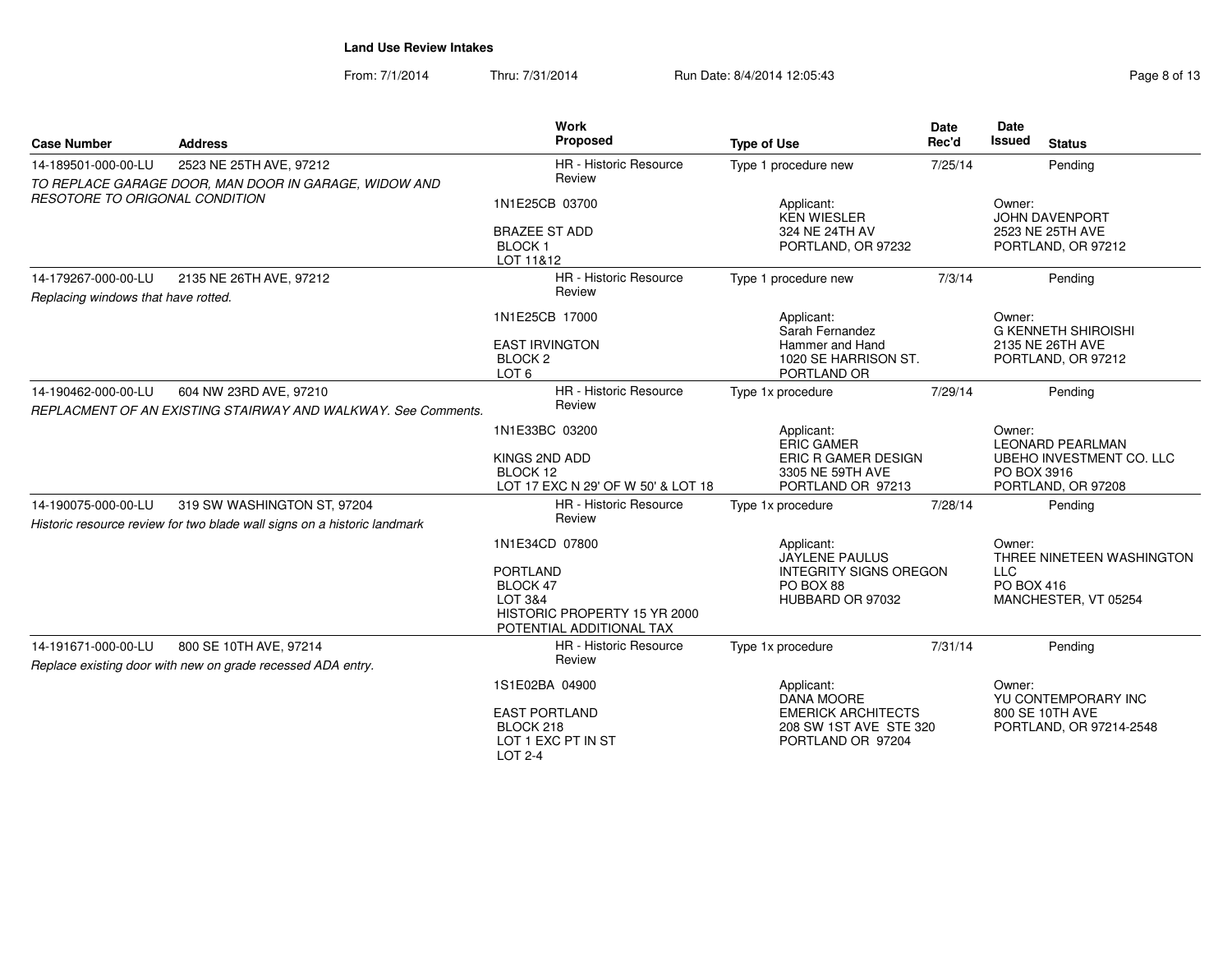| Page 9 of 13 |  |  |  |  |
|--------------|--|--|--|--|
|--------------|--|--|--|--|

| <b>Case Number</b>                                                                                                                                                                                                     | <b>Address</b>                                             | <b>Work</b><br><b>Proposed</b>                              | <b>Type of Use</b>                                                                              | Date<br>Rec'd | Date<br>Issued                        | <b>Status</b>                                                                   |
|------------------------------------------------------------------------------------------------------------------------------------------------------------------------------------------------------------------------|------------------------------------------------------------|-------------------------------------------------------------|-------------------------------------------------------------------------------------------------|---------------|---------------------------------------|---------------------------------------------------------------------------------|
| 14-189607-000-00-LU                                                                                                                                                                                                    | 5340 N INTERSTATE AVE, 97217                               | <b>HR</b> - Historic Resource                               | Type 2 procedure                                                                                | 7/25/14       |                                       | Pending                                                                         |
|                                                                                                                                                                                                                        | Historic Resource Review for 3 new antennas and 3 RRUs.    | Review                                                      |                                                                                                 |               |                                       |                                                                                 |
|                                                                                                                                                                                                                        |                                                            | 1N1E22BB 08800                                              | Applicant:<br>AMANDA HOFFMAN                                                                    |               | Owner:<br>PORTLAND CITY OF (BUREAU OF |                                                                                 |
|                                                                                                                                                                                                                        |                                                            | <b>M PATTONS &amp; SUB</b><br>S 1/2 OF LOT B                | <b>SMARTLINK LLC</b><br>621 SW ALDER ST SUITE 660<br>PORTLAND OR                                |               |                                       | 1120 SW 5TH AVE #1302<br>PORTLAND, OR 97204-1912                                |
|                                                                                                                                                                                                                        |                                                            |                                                             | Applicant:<br>VANESSA NAMBA<br><b>SPRINT</b><br>8880 SW NIMBUS AVE STE. B<br>BEAVERTON OR 97008 |               |                                       |                                                                                 |
| 14-188440-000-00-LU                                                                                                                                                                                                    | 1326 NE FREMONT ST, 97212                                  | HR - Historic Resource                                      | Type 2 procedure                                                                                | 7/23/14       |                                       | Pending                                                                         |
|                                                                                                                                                                                                                        | Replacing doors/windows, adding small deck at street side. | Review                                                      |                                                                                                 |               |                                       |                                                                                 |
|                                                                                                                                                                                                                        |                                                            | 1N1E26BA 02000                                              | Applicant:<br><b>AMY GRIFFITH</b>                                                               |               | Owner:                                | <b>ADELE TAYLOR</b>                                                             |
|                                                                                                                                                                                                                        |                                                            | <b>IRVINGTON</b><br>BLOCK 71<br>W 1/2 OF LOT 19&20          | <b>BROKEN BOX DESIGNS LLC</b><br>1123 SE 34TH AVE<br>PORTLAND OR 97214                          |               |                                       | 1326 NE FREMONT ST<br>PORTLAND, OR 97212-2217                                   |
|                                                                                                                                                                                                                        |                                                            |                                                             |                                                                                                 |               | Owner:                                | <b>DAVID LEDERER</b><br>1326 NE FREMONT ST<br>PORTLAND, OR 97212-2217           |
| 14-186226-000-00-LU                                                                                                                                                                                                    | 1552 SE HICKORY ST, 97214                                  | HR - Historic Resource<br>Review                            | Type 2 procedure                                                                                | 7/18/14       |                                       | Pending                                                                         |
| Renewable Energy Alteration: Roof-mounted 3.3.kW solar electric (photovoltaic)<br>installation. Propsed roof-top solar modules to be moutned flush with roof and will<br>cover 216 sq ft of the west facing roof area. |                                                            | 1S1E02DC 13900                                              | Applicant:<br>Queena Coursen                                                                    |               | Owner:                                | STEPHEN J ZYLSTRA                                                               |
|                                                                                                                                                                                                                        |                                                            | <b>LADDS ADD</b><br>BLOCK <sub>3</sub><br>LOT <sub>18</sub> | SUNLIGHT SOLAR ENERGY INC<br>50 SE Scott Street, Bldg 13<br>Bend, OR 97702                      |               |                                       | 1552 SE HICKORY ST<br>PORTLAND, OR 97214-5347                                   |
| 14-184748-000-00-LU                                                                                                                                                                                                    | 5340 N INTERSTATE AVE, 97217                               | <b>HR</b> - Historic Resource                               | Type 2 procedure                                                                                | 7/16/14       |                                       | Pending                                                                         |
| Historic Resource Review of addition of 3 new antennas to an existing cell site<br>located on water tank adjacent to North Interstate Fire House.                                                                      |                                                            | Review<br>1N1E22BB 08800                                    | Applicant:                                                                                      |               | Owner:                                |                                                                                 |
|                                                                                                                                                                                                                        |                                                            | <b>M PATTONS &amp; SUB</b><br>S 1/2 OF LOT B                | ANNA LEE-THOMPSON<br><b>VERIZON WIRELESS</b><br>5430 NE 122ND AVE<br>PORTLAND, OR.97230         |               |                                       | PORTLAND CITY OF (BUREAU OF<br>1120 SW 5TH AVE #1302<br>PORTLAND, OR 97204-1912 |
| 14-182588-000-00-LU                                                                                                                                                                                                    | 2108 NE 13TH AVE, 97212                                    | <b>HR</b> - Historic Resource                               | Type 2 procedure                                                                                | 7/11/14       |                                       | Pending                                                                         |
|                                                                                                                                                                                                                        | Replacement of existing windows with new windows.          | Review                                                      |                                                                                                 |               |                                       |                                                                                 |
|                                                                                                                                                                                                                        |                                                            | 1N1E26CA 10200                                              | Applicant:<br>MIKE MONTGOMERY                                                                   |               | Owner:                                | 2108 NE 13TH LLC                                                                |
|                                                                                                                                                                                                                        |                                                            | <b>WEST IRVINGTON</b><br>BLOCK 77<br>LOT <sub>12</sub>      | SIMPL HOME DESIGNS<br>5531 SW BUDDINGTON ST<br>PORTLAND OR 97219                                |               |                                       | 2525 NE GLISAN ST #100<br>PORTLAND, OR 97232-2325                               |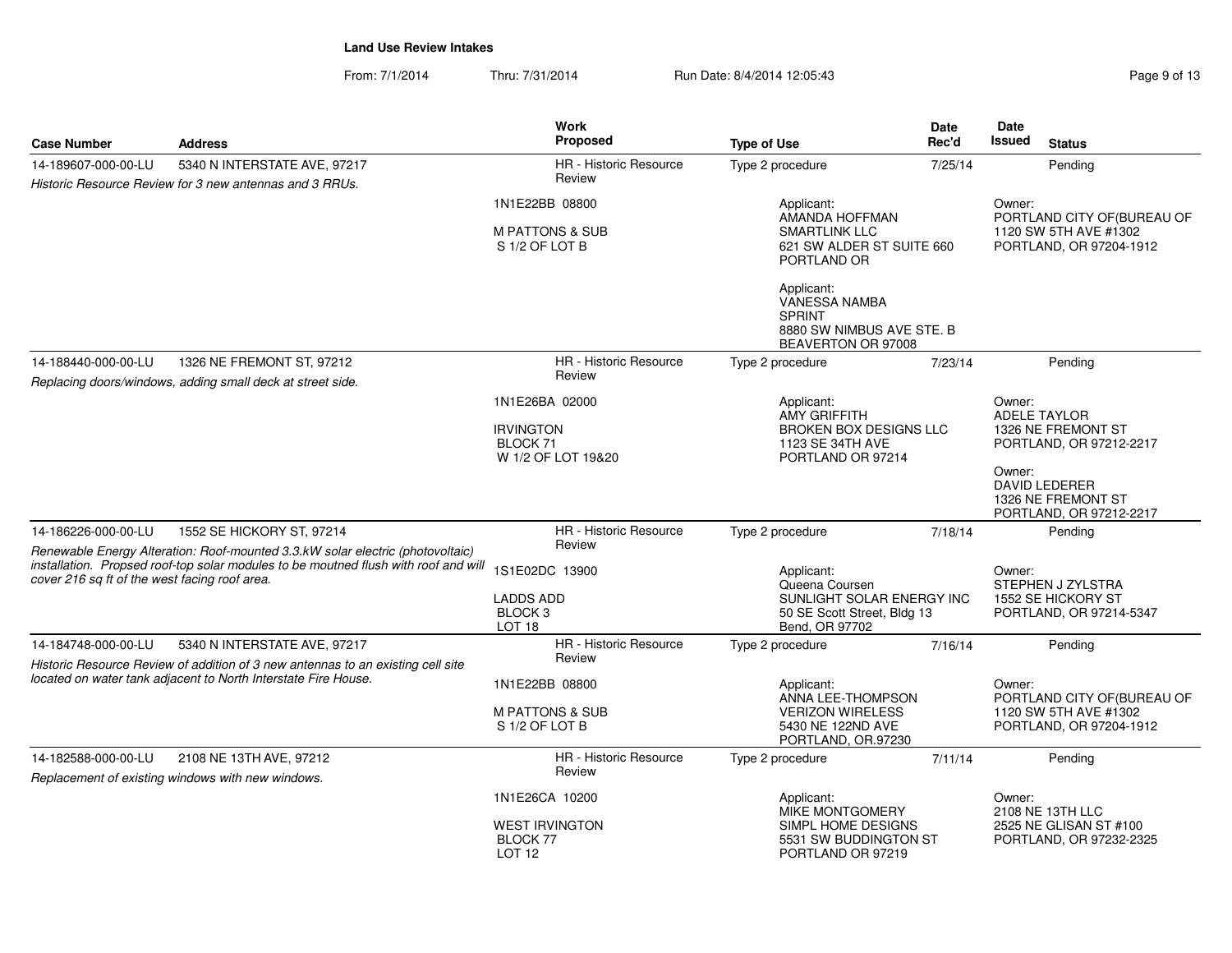| <b>Case Number</b>                                     | <b>Address</b>                                                                                                                                                      | <b>Work</b><br>Proposed                                                                         | <b>Type of Use</b>                                                                                                                 | <b>Date</b><br>Rec'd | Date<br><b>Issued</b><br><b>Status</b>                                                                                                                                                  |
|--------------------------------------------------------|---------------------------------------------------------------------------------------------------------------------------------------------------------------------|-------------------------------------------------------------------------------------------------|------------------------------------------------------------------------------------------------------------------------------------|----------------------|-----------------------------------------------------------------------------------------------------------------------------------------------------------------------------------------|
| 14-182961-000-00-LU<br>2ND FLOOR ADDITION              | 1840 SW HAWTHORNE TER, 97201                                                                                                                                        | HR - Historic Resource<br>Review                                                                | Type 2 procedure                                                                                                                   | 7/11/14              | Incomplete                                                                                                                                                                              |
|                                                        |                                                                                                                                                                     | 1S1E04CC 08000<br><b>GROVERS ADD</b><br>BLOCK 116<br>LOT 1 TL 8000                              | Applicant:<br>PHIL CHEK<br>PHIL CHEK & ASSOCIATES<br>148 B AVENUE<br>LAKE OSWEGO, OR 97034                                         |                      | Owner:<br>JEFFREY S EHLEN<br>1840 SW HAWTHORNE TER<br>PORTLAND, OR 97201-1736                                                                                                           |
|                                                        | Total # of LU HR - Historic Resource Review permit intakes: 12                                                                                                      |                                                                                                 |                                                                                                                                    |                      |                                                                                                                                                                                         |
| 14-181743-000-00-LU                                    | 2726 NE 19TH AVE, 97212                                                                                                                                             | <b>HRM - Historic Resource</b>                                                                  | Type 1 procedure new                                                                                                               | 7/10/14              | Incomplete                                                                                                                                                                              |
|                                                        | R5, Irvington Historic District. Historic resource review for two attached garages,<br>north garage has storage area on ground floor and second floor. modification | Review w/Modifications                                                                          |                                                                                                                                    |                      |                                                                                                                                                                                         |
| requested to reduce side and rear setbacks.            |                                                                                                                                                                     | 1N1E26AD 07200<br><b>IRVINGTON</b><br>BLOCK 32<br>LOT <sub>13</sub><br>S 10' OF LOT 14          | Applicant:<br>AARON M WINER<br>2738 NE 19TH AVE<br>PORTLAND, OR 97212-3318                                                         |                      | Owner:<br>AARON M WINER<br>2738 NE 19TH AVE<br>PORTLAND, OR 97212-3318<br>Owner:<br><b>ERSKINE A WILLIAMS</b><br>2726 NE 19TH AVE<br>PORTLAND, OR 97212-3318                            |
|                                                        | Total # of LU HRM - Historic Resource Review w/Modifications permit intakes: 1                                                                                      |                                                                                                 |                                                                                                                                    |                      |                                                                                                                                                                                         |
| 14-187194-000-00-LU                                    | 4534 SW VERMONT ST, 97219                                                                                                                                           | LC - Lot Consolidation<br>1S1E19AA 00200<br><b>BELLA VISTA</b><br><b>BLOCK1</b><br>LOT 4&5      | Type 1x procedure<br>Applicant:<br><b>CHRIS HAGERMAN</b><br>THE BOOKIN GROUP LLC<br>813 SW ALDER ST SUITE 320<br>PORTLAND OR 97205 | 7/21/14              | Pending<br>Owner:<br><b>JOHN PERKINS</b><br>ST.LUKE LUTHERAN CHURCH OF<br><b>PORTLAND</b><br>6835 SW 46TH AVE<br>PORTLAND OR 97219                                                      |
| 14-185317-000-00-LU<br>Lot Consolidation of Lots 2 & 3 | 8989 N CLARENDON AVE, 97203                                                                                                                                         | LC - Lot Consolidation                                                                          | Type 1x procedure                                                                                                                  | 7/17/14              | Pending                                                                                                                                                                                 |
|                                                        |                                                                                                                                                                     | 1N1E07AD 01800<br><b>COLLEGE PL</b><br><b>BLOCK D</b><br>E 100' OF LOT 1-3                      | Applicant:<br><b>KEVIN PARTAIN</b><br><b>URBAN VISIONS</b><br>223 NE 56TH AVE<br>PORTLAND, OR 97213                                |                      | Owner:<br><b>RENEE' M MC GANN</b><br>8989 N CLARENDON AVE<br>PORTLAND, OR 97203<br>Owner:<br><b>VLADIMIR SHTOGRIN</b><br><b>ROYAL CUSTOM HOMES</b><br>PO BOX 3091<br>CLACKAMAS OR 97015 |
| 14-189669-000-00-LU                                    | 6615 N CURTIS AVE, 97217                                                                                                                                            | LC - Lot Consolidation                                                                          | Type 1x procedure                                                                                                                  | 7/25/14              | Pending                                                                                                                                                                                 |
|                                                        | Consolidate Lot 17 and the N 21 2/3 of Lot 18 into one parcel. (SEE                                                                                                 |                                                                                                 |                                                                                                                                    |                      |                                                                                                                                                                                         |
| <b>COMMENTS)</b>                                       |                                                                                                                                                                     | 1N1E16BC 12000<br>ARBOR LODGE<br>BLOCK <sub>2</sub><br>LOT <sub>17</sub><br>N 21 2/3' OF LOT 18 | Applicant:<br>ALEXANDER MAYZUS<br>3136 N LIBERTY ST<br>PORTLAND, OR 97217-5153                                                     |                      | Owner:<br>ALEXANDER MAYZUS<br>3136 N LIBERTY ST<br>PORTLAND, OR 97217-5153                                                                                                              |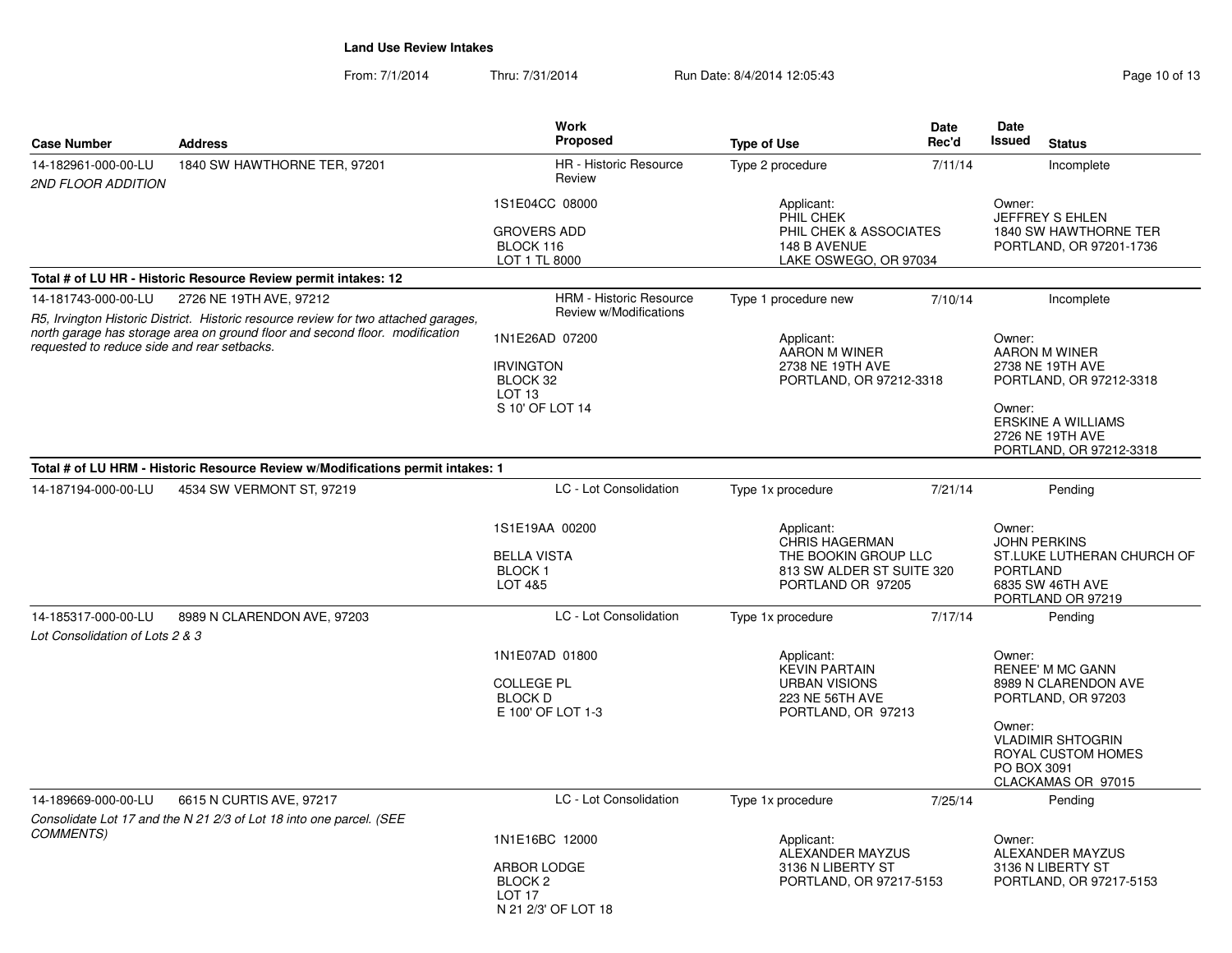| <b>Case Number</b>                                             | <b>Address</b>                                                                            | Work<br>Proposed                                                                                | <b>Type of Use</b>                                                                                  | <b>Date</b><br>Rec'd | <b>Date</b><br><b>Issued</b><br><b>Status</b>                                                    |
|----------------------------------------------------------------|-------------------------------------------------------------------------------------------|-------------------------------------------------------------------------------------------------|-----------------------------------------------------------------------------------------------------|----------------------|--------------------------------------------------------------------------------------------------|
| 14-183583-000-00-LU                                            | 5043 SE ELLIS ST, 97206                                                                   | LC - Lot Consolidation                                                                          | Type 1x procedure                                                                                   | 7/14/14              | Pending                                                                                          |
|                                                                | Lot consolidation for future PLA to create 2 lots to develop w/NSFRs.                     |                                                                                                 |                                                                                                     |                      |                                                                                                  |
|                                                                |                                                                                           | 1S2E18CA 01200<br><b>GERMANIA</b><br>BLOCK <sub>9</sub><br>W 1/2 OF LOT 5-8<br>LOT <sub>9</sub> | Applicant:<br>MIKE COYLE<br><b>FASTER PERMITS</b><br>14334 NW EAGLERIDGE LANE<br>PORTLAND, OR 97229 |                      | Owner:<br>AARON ANGELO DEVELOPMENT<br><b>LTD</b><br>2005 BROADWAY ST<br>VANCOUVER, WA 98663-3326 |
|                                                                | Total # of LU LC - Lot Consolidation permit intakes: 4                                    |                                                                                                 |                                                                                                     |                      |                                                                                                  |
| 14-184431-000-00-LU<br>Type Ix 2-lot partition in the R10 zone | 4241 NE AINSWORTH ST, 97218                                                               | LDP - Land Division Review<br>(Partition)                                                       | Type 1x procedure                                                                                   | 7/16/14              | Incomplete                                                                                       |
|                                                                |                                                                                           | 1N2E18CB 06000<br><b>STOKES TR</b><br>INC 50' VAC ST SLY & ADJ LOT 15                           | Applicant:<br><b>WILLIAM DEAN</b><br>1718 N ALBERTA ST<br>PORTLAND OREGON 97217                     |                      | Owner:<br>REALTRUST IRA ALTERNATIVES<br><b>LLC</b><br>3205 NE 18TH AVE                           |
| 14-181141-000-00-LU                                            | 7311 N FISKE AVE - Unit B, 97203<br>Type Ix corner lot land division for attached housing | LDP - Land Division Review<br>(Partition)                                                       | Type 1x procedure                                                                                   | 7/9/14               | PORTLAND, OR 97212-2327<br>Incomplete                                                            |
|                                                                |                                                                                           | 1N1E08CC 15800                                                                                  | Applicant:<br><b>KEVIN PARTAIN</b><br><b>URBAN VISIONS</b><br>223 NE 56TH AVE<br>PORTLAND, OR 97213 |                      | Owner:<br><b>WHITNEY PETERSEN</b><br>PETEFARR LLC<br>4772 N LOMBARD ST<br>PORTLAND OR 97203      |
| 14-180788-000-00-LU                                            | 2304 SE TIBBETTS ST, 97202                                                                | LDP - Land Division Review                                                                      | Type 1x procedure                                                                                   | 7/8/14               | Incomplete                                                                                       |
|                                                                | 2-parcel partition. One new narrow lot. Existing house to remain, existing garage         | (Partition)                                                                                     |                                                                                                     |                      |                                                                                                  |
| to be demolished.                                              |                                                                                           | 1S1E11AD 09400<br><b>MOULTON &amp; SCOBEYS SUB</b><br><b>BLOCK4</b><br>LOT 1&2                  | Applicant:<br><b>KEVIN PARTAIN</b><br><b>URBAN VISIONS</b><br>223 NE 56TH AVE<br>PORTLAND OR 97213  |                      | Owner:<br><b>J MARK PERKINS</b><br>11471 SE CLOVER LN<br>HAPPY VALLEY, OR 97086-6800             |
| 14-191121-000-00-LU<br>Three lot land division                 | 5005 SE 104TH AVE, 97266                                                                  | LDP - Land Division Review<br>(Partition)                                                       | Type 1x procedure                                                                                   | 7/30/14              | Pending                                                                                          |
|                                                                |                                                                                           | 1S2E15BC 06100<br><b>WALDEN PK</b><br>BLOCK <sub>2</sub><br>LOT 19&20 TL 6100                   | Applicant:<br><b>GEORGE BITROUS</b><br>P O BOX 66634<br>PORTLAND, OR 97290                          |                      | Owner:<br><b>O'SAMA BETROUS</b><br>P O BOX 66634<br>PORTLAND, OR 97290                           |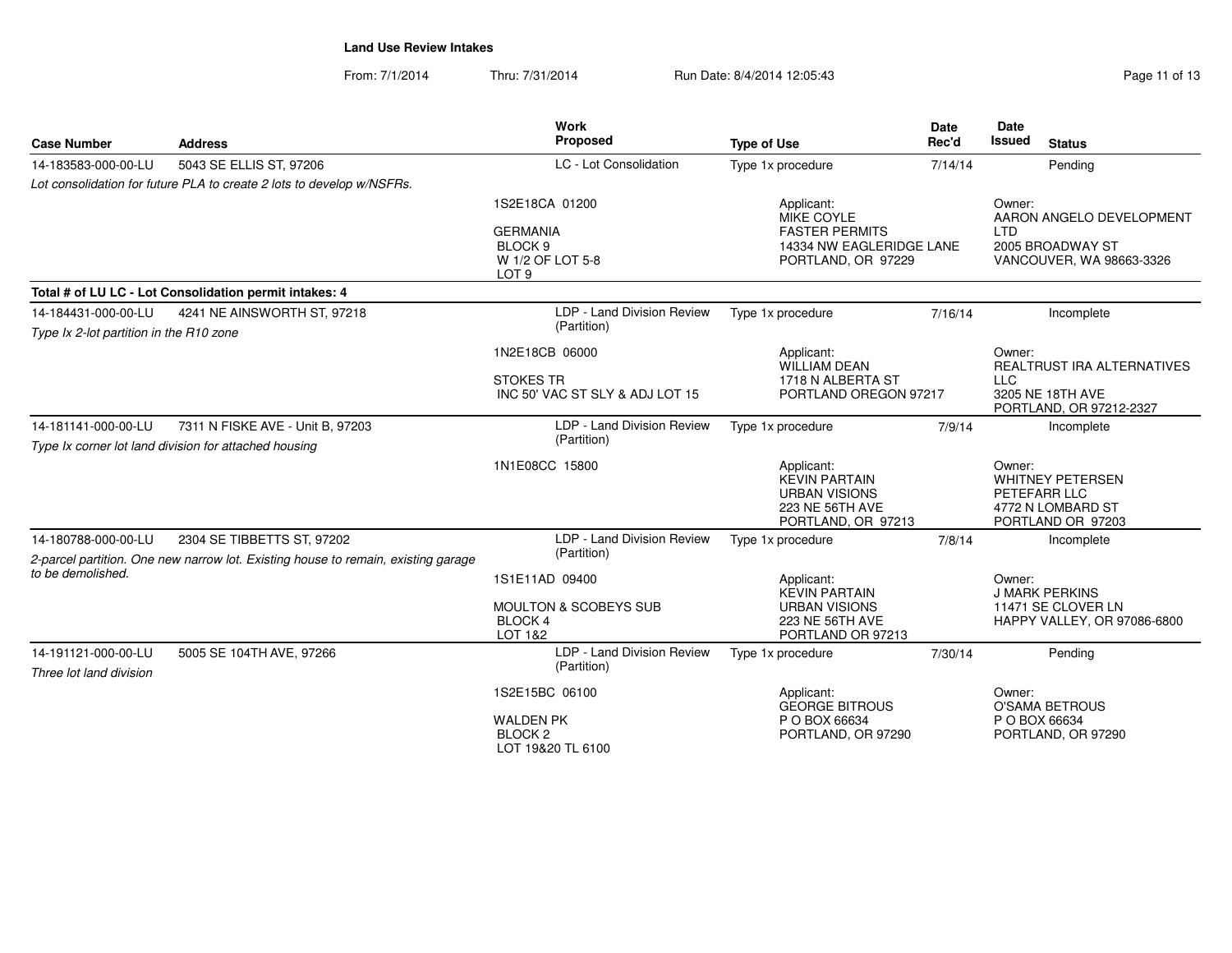| Page 12 of 13 |  |
|---------------|--|
|---------------|--|

| <b>Case Number</b>                                             | <b>Address</b>                                                                                                                                                        | <b>Work</b><br>Proposed                                                      | <b>Type of Use</b>                                                                                         | Date<br>Rec'd | Date<br><b>Issued</b>                                           | <b>Status</b>                                                                                                             |
|----------------------------------------------------------------|-----------------------------------------------------------------------------------------------------------------------------------------------------------------------|------------------------------------------------------------------------------|------------------------------------------------------------------------------------------------------------|---------------|-----------------------------------------------------------------|---------------------------------------------------------------------------------------------------------------------------|
| 14-190792-000-00-LU<br>2-lot land division/partition           | 7134 NE HALSEY ST, 97213                                                                                                                                              | LDP - Land Division Review<br>(Partition)                                    | Type 1x procedure                                                                                          | 7/29/14       |                                                                 | Pending                                                                                                                   |
|                                                                |                                                                                                                                                                       | 1N2E32AB 04000<br><b>KATHARINE</b><br>BLOCK 11<br>LOT <sub>1</sub>           | Applicant:<br><b>TAN NGUYEN</b><br><b>MODIFILLC</b><br>1641 SE 51ST AVE<br>PORTLAND, OR 97215              |               | Owner:<br><b>TAN VOMINH</b><br>1225 SE 60TH<br>Owner:<br>Owner: | PORTLAND, OR 97215<br><b>T&amp;T REAL ESTATE</b><br>1225 SE 60TH AVE<br>PORTLAND, OR 97215-2806<br><b>INVESTMENTS LLC</b> |
|                                                                |                                                                                                                                                                       |                                                                              |                                                                                                            |               |                                                                 | 1225 SE 60TH AVE<br>PORTLAND, OR 97215-2806                                                                               |
| 14-181111-000-00-LU<br>2 lot land division with existing house | 4615 SW 39TH DR, 97221                                                                                                                                                | LDP - Land Division Review<br>(Partition)                                    | Type 2 procedure                                                                                           | 7/9/14        |                                                                 | Application                                                                                                               |
|                                                                |                                                                                                                                                                       | 1S1E17BA 04400<br>HOMESDALE<br>S 110' OF LOT 18                              | Applicant:<br>BENJAMIN H WALSH<br>4615 SW 39TH DR<br>PORTLAND, OR 97221                                    |               | Owner:                                                          | <b>BENJAMIN H WALSH</b><br>4615 SW 39TH DR<br>PORTLAND, OR 97221                                                          |
| 14-191786-000-00-LU                                            | 4023 NE 7TH AVE, 97212<br>Two lot partition with planned development review                                                                                           | LDP - Land Division Review<br>(Partition)                                    | Type 2x procedure                                                                                          | 7/31/14       |                                                                 | Pending                                                                                                                   |
|                                                                |                                                                                                                                                                       | 1N1E23CB 18200<br><b>LINCOLN PK ANX</b><br>BLOCK 17<br><b>LOT 11</b>         | Applicant:<br>PETER KUSYK<br>FIRENZE DEVELOPMENT INC<br>7110 SW OLD WILSONVILLE RD<br>WILSONVILLE OR 97070 |               | Owner:                                                          | FIRENZE DEVELOPMENT INC<br>7110 SW OLD WILSONVILLE RD<br>WILSONVILLE, OR 97070-7857                                       |
|                                                                | Total # of LU LDP - Land Division Review (Partition) permit intakes: 7                                                                                                |                                                                              |                                                                                                            |               |                                                                 |                                                                                                                           |
| 14-182650-000-00-LU                                            | 97230<br>7-lot subdivision with public street dedication and extension. Lots fronting on NE<br>Halsey to be accessed via a shared private driveway from NE 157th Ave. | <b>LDS - Land Division Review</b><br>(Subdivision)                           | Type 2x procedure                                                                                          | 7/11/14       |                                                                 | Pending                                                                                                                   |
|                                                                |                                                                                                                                                                       | 1N2E36AB 00100<br><b>GLENDOVEER AC</b><br><b>BLOCK C</b><br>LOT <sub>1</sub> | Applicant:<br><b>Thomas Picco</b><br>Tamppicco, LLC<br>3226 NE Bryce St<br>Portland, OR 97212              |               | Owner:                                                          | <b>TAMPPICCO LLC</b><br>3171 NE 35TH PL<br>PORTLAND, OR 97212-2729                                                        |
| 14-184123-000-00-LU<br>8-lot subdivision                       | 633 NE THOMPSON ST, 97212                                                                                                                                             | LDS - Land Division Review<br>(Subdivision)                                  | Type 2x procedure                                                                                          | 7/15/14       |                                                                 | Pending                                                                                                                   |
|                                                                |                                                                                                                                                                       | 1N1E26CB 08800<br><b>ALBINA</b><br>BLOCK <sub>3</sub><br>LOT <sub>16</sub>   | Applicant:<br><b>GUY BRYANT</b><br>GPB CONSTRUCTION INC<br>17764 KELOK RD<br>LAKE OSWEGO, OR 97034         |               | Owner:                                                          | <b>GPB CONSTRUCTION INC</b><br>17764 KELOK RD<br>LAKE OSWEGO, OR 97034-6623                                               |